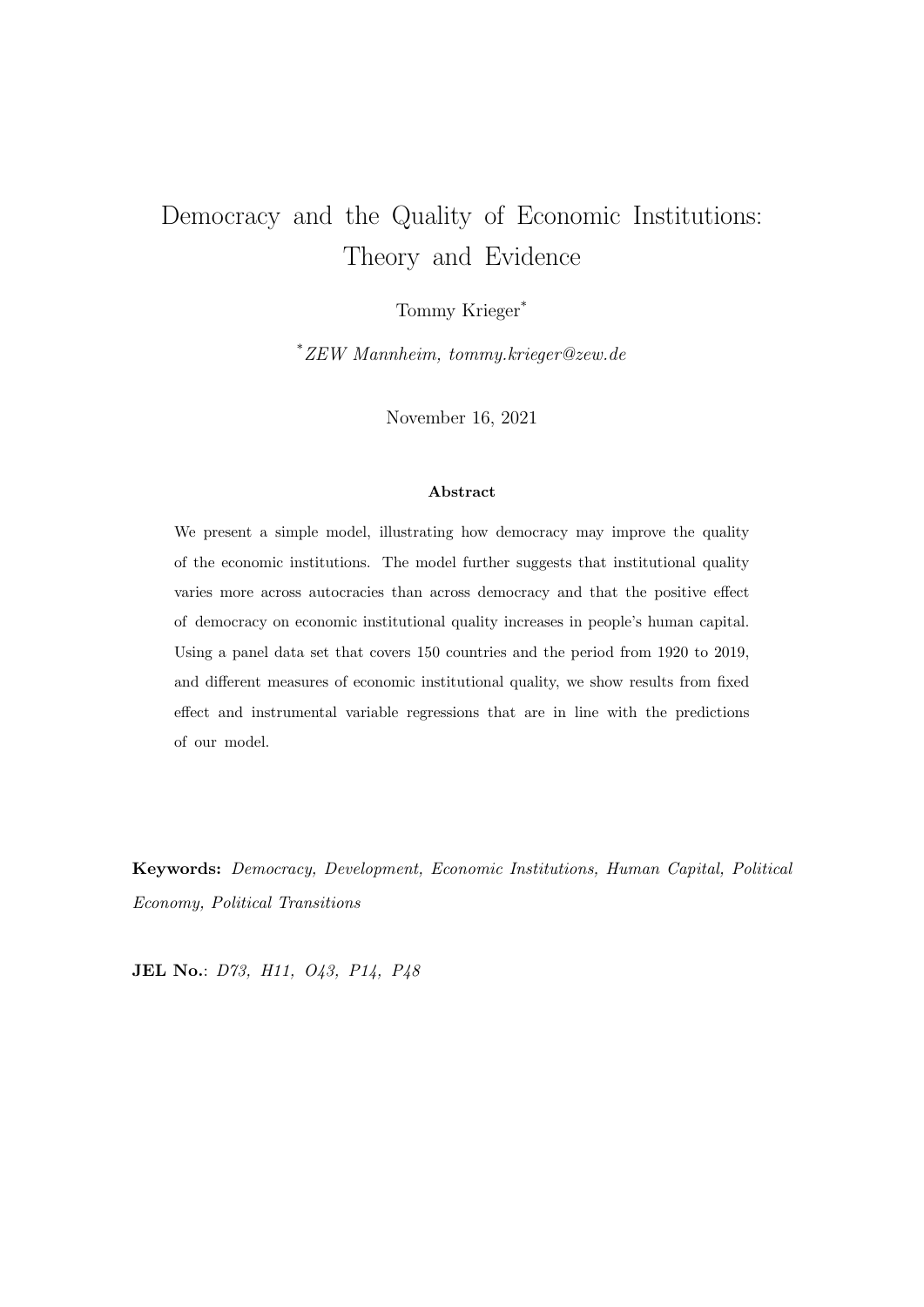## 1 Introduction

Both in economics and in political science, it is widely acknowledged that institutions place a key role in explaining cross-country differences in economic development.[1](#page-0-0) An open question is, however, which factors influence the emergence of growth-enhancing institutions. We address this issue by examining whether the quality of the economic institutions is determined by the political regime. More specifically, we study whether transitions from autocracy to democracy cause improvements in economic institutional quality.[2](#page-0-0)

We start from the simple observation that the quality of the economic institutions positively correlates with level of democracy. Figure [1](#page-2-0) shows this stylized fact for four particular years (1920, 1950, 1980, 2010), using a continuous democracy index and an expert-based measure of private property protection. Economic theory provides two explanations for the correlation presented in Figure 1. The first is that democratization requires well-functioning economic institutions (see [Friedman,](#page-23-0) [1962,](#page-23-0) [Hayek,](#page-24-0) [1944\)](#page-24-0). An alternative explanation is that democratic governments have a greater interest in good economic institutions than autocratic governments (see [Przeworski and Limongi,](#page-26-0) [1993,](#page-26-0) [Olson,](#page-25-0) [1993\)](#page-25-0)

In this paper, we elaborate on the latter argument and present a simple theoretical model to explain why economic institutional quality might increase after a democratic transition. Our model considers a society that consists of two groups: the elite and the people. Agents belong to only one group and the elite constitutes the minority of the population. Members of the elite derive utility from consumption which is financed via expropriation, whereas the people enjoy consumption and leisure, engage in commercial activities, and face an expropriation risk. The elite and people inform the government regarding their preferred level of institutional quality. The elite desires some room for expropriation, while the people want to have economic institutions that protect them.

<sup>&</sup>lt;sup>1</sup>For studies that confirm this view, see [Acemoglu et al.](#page-22-0)  $(2001, 2002, 2005a,b)$  $(2001, 2002, 2005a,b)$  $(2001, 2002, 2005a,b)$  $(2001, 2002, 2005a,b)$  $(2001, 2002, 2005a,b)$  $(2001, 2002, 2005a,b)$ , [Acemoglu and Robinson](#page-22-4) [\(2013\)](#page-22-4), [De Long and Shleifer](#page-23-1) [\(1993\)](#page-23-1), [Hall and Jones](#page-24-1) [\(1999\)](#page-24-1), [Knack and Keefer](#page-24-2) [\(1995\)](#page-24-2), [North](#page-25-1) [\(1991\)](#page-25-1), [North and Weingast](#page-25-2) [\(1989\)](#page-25-2), [Pinkovskiy](#page-25-3) [\(2017\)](#page-25-3), [Rodrik et al.](#page-26-1) [\(2004\)](#page-26-1), [Rodrik](#page-26-2) [\(2008\)](#page-26-2), and [Sokoloff and](#page-26-3) [Engerman](#page-26-3) [\(2000\)](#page-26-3).

<sup>&</sup>lt;sup>2</sup>The literature provides different definitions of economic institutions. In this paper, we use a narrow definition, focusing on core aspects such as private property protection, judiciary independence, and access to justice. Aspects such as the tax burdens, the independence of the central bank, or the fiscal rules are not taken into account.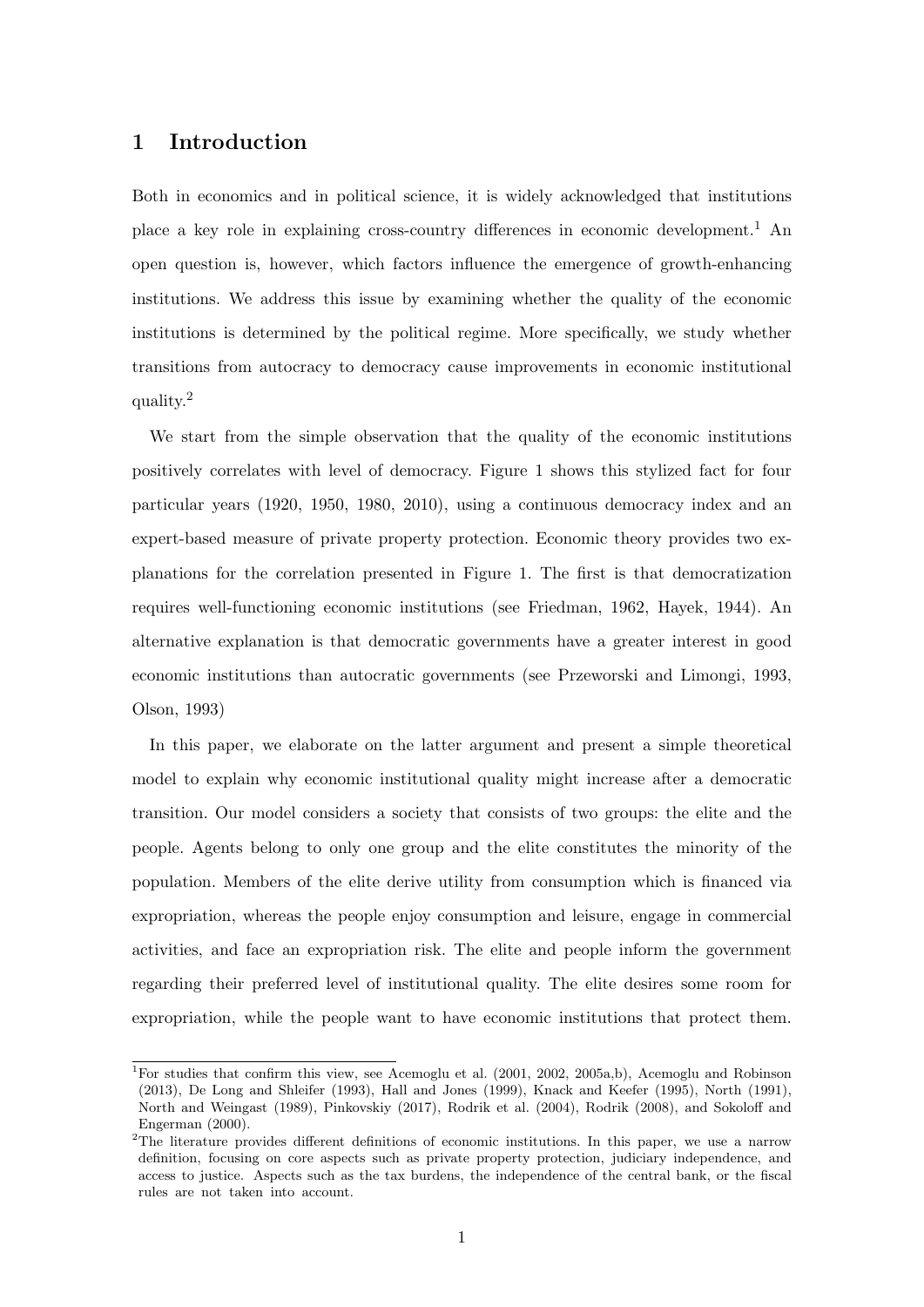<span id="page-2-0"></span>

Figure 1 Democracy and economic institutional quality (raw data).

Notes: The figures show the correlation between democracy and economic institutional quality for the years 1920, 1950, 1980, and 2010. We use an expert-based indicator on private property protection from V-Dem to measure the quality of the economic institutions and the Machine Learning index by Gründler and Krieger  $(2021b)$  to measure democracy.

Our model implies that democracy has a positive effect on the quality of the economic institutions because under a democratic system governments care more about people's preferences.

Figure [1](#page-2-0) also shows that the cross-country differences in the quality of the economic institutions are larger among the autocracies than among the democracies. Our model reflects this pattern. In particular, our model suggests that an autocratic government implements worse economic institutions if the people command a high level of human capital. The logic behind this prediction is as follows. The elite wants that the people engage in commercial rather than leisure activities because people's allocation of time influences elite's possibilities for expropriation. Because human capital is productivityenhancing, well educated people engage in commercial activities even if they are only weakly protected against expropriations. By contrast, the poorly educated people need greater incentives. Good economic institutions constitute such an incentive since they ensure that the people keep a relatively large share of their revenues.

We use a panel data set, covering 150 countries and the period from 1920 to 2019,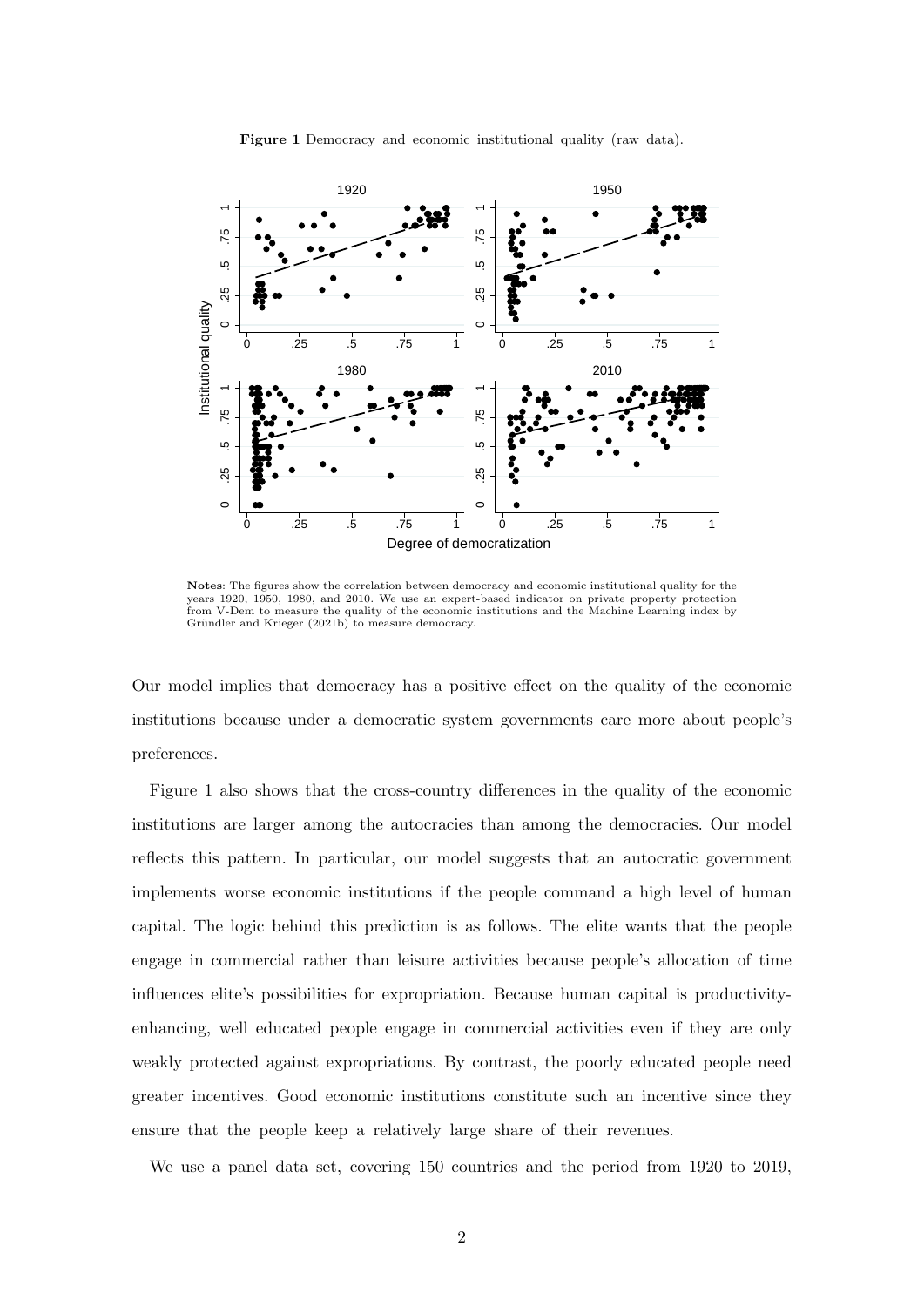different measures of democracy and economic institutional quality, and two empirical strategies to study the accuracy of our model. Our focus is on two predictions: (i) the quality of the economic institutions improves after a full transition from autocracy to democracy, and (ii) the effect of democracy on institutional quality is increasing in the level of human capital. The findings of our regression analyses are in line with these predictions.

We contribute to the literature that studies the relationship between democracy and institutional quality.[3](#page-0-0) The major difference between previous empirical studies and our analysis is the length of the examination period: while previous studies use data from 1970/80 onward, our examination period starts in 1920. Furthermore, we apply a twostage least squares approach to confirm that democracy positively affects institutional quality, whereas previous studies rely on OLS and GMM methods.

Only a few studies examine whether the effect of democracy on institutional quality depends on other socioeconomic factors. [Acemoglu and Robinson](#page-22-5) [\(2006,](#page-22-5) [2008\)](#page-22-6) develop a model suggesting that a high level of income inequality erodes the positive effect of democracy on institutional quality. [Sunde et al.](#page-26-4) [\(2008\)](#page-26-4), [Krieger and Meierrieks](#page-25-4) [\(2016\)](#page-25-4), and [Kotschy and Sunde](#page-25-5) [\(2017\)](#page-25-5) offer empirical evidence that confirms this prediction. [Fortunato and Panizza](#page-23-2) [\(2015\)](#page-23-2) find that the link between democracy and institutional quality depends on the level of human capital. Their analysis differs from our analysis for three reasons: first, we use a much larger dataset; second, we address endogeneity issues with an instrumental variable approach; and finally, we explain the positive effect of the interaction between democracy and human capital on institutional quality with differences between autocratic regimes rather than with differences between democratic regimes. [Fortunato and Panizza](#page-23-2) [\(2015\)](#page-23-2) suggest in particular that education improves voters' ability to select competent leaders and that these competent leaders implement better economic institutions. We update Besley and Reynal-Querol's (2011) database to study whether the mechanism suggested by [Fortunato and Panizza](#page-23-2) [\(2015\)](#page-23-2) applies. Our results do not support the hypothesis that higher ability of politicians explains why the

<sup>3</sup>For empirical studies that examine this relationship, see [Adsera et al.](#page-22-7) [\(2003\)](#page-22-7), [Assiotis and Sylwester](#page-22-8)  $(2015)$ , [De Haan and Sturm](#page-23-3)  $(2003)$ , [Knutsen](#page-24-4)  $(2011)$ , [Leblang](#page-25-6)  $(1996)$ , Lundström  $(2005)$ , Méon and Sekkat [\(2021\)](#page-25-8), [Pitlik](#page-26-5) [\(2008\)](#page-26-5), and [Rode and Gwartney](#page-26-6) [\(2012\)](#page-26-6). The dominant view is that democratic regimes have better economic institutions than autocratic regimes. Another but somehow related strand of research investigates the effect of democracy on economic liberalization [\(Giavazzi and Tabellini,](#page-24-5) [2005,](#page-24-5) [Giuliano](#page-24-6) [et al.,](#page-24-6) [2013,](#page-24-6) [Grosjean and Senik,](#page-24-7) [2011\)](#page-24-7).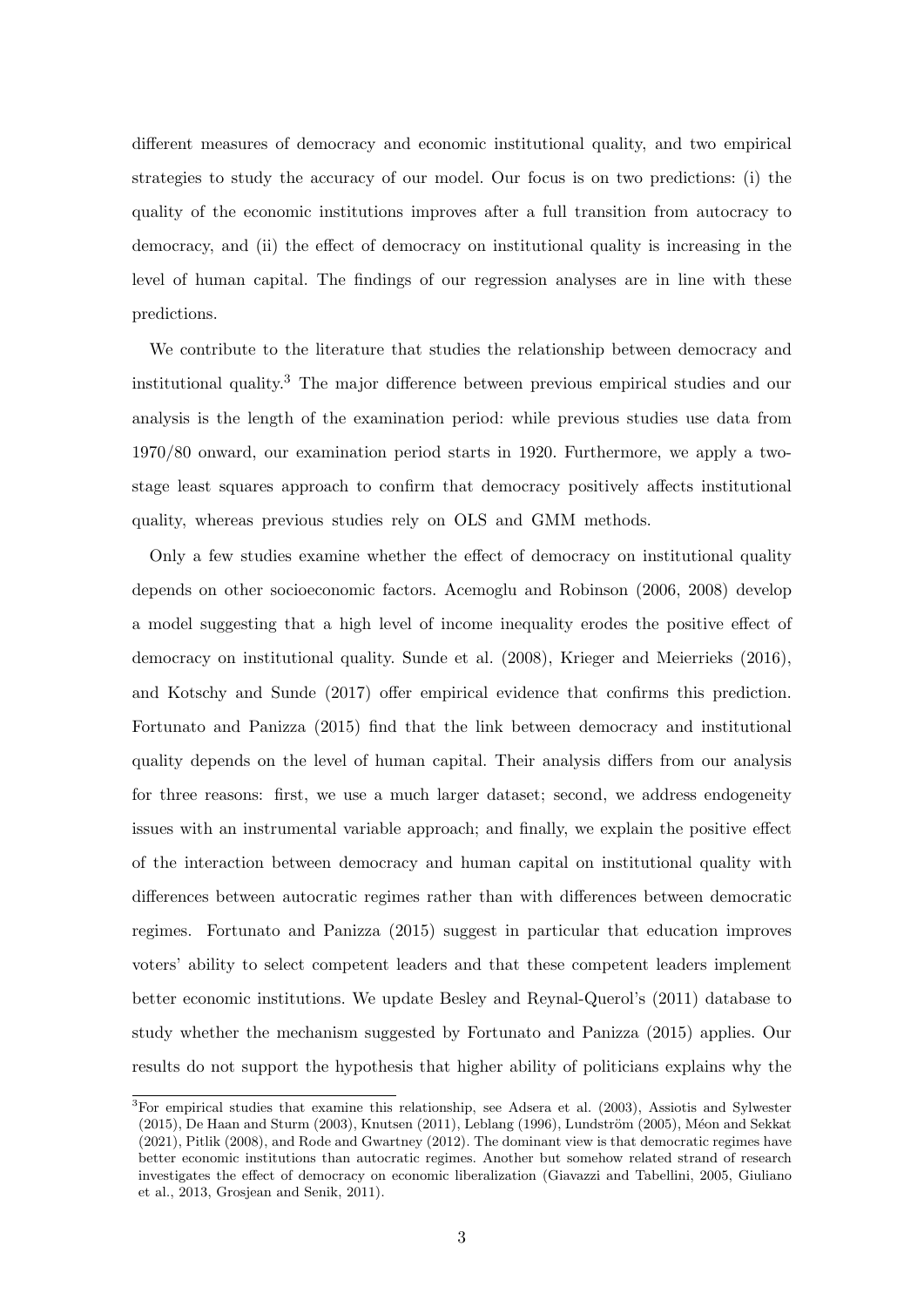positive effect of democracy on institutional quality depends positively on the level of human capital.

We structure this paper as follows. In Section [2,](#page-4-0) we introduce the theoretical model. In Section [3,](#page-12-0) we present the data, the identification strategy, and the empirical results. Section [4](#page-21-0) concludes.

## <span id="page-4-0"></span>2 Theoretical framework

#### 2.1 Basic setting

Following [Acemoglu and Robinson](#page-22-9) [\(2001,](#page-22-9) [2005\)](#page-22-10), we study a society consisting of two groups of citizens: the people  $(P)$  and the elite  $(E)$ .<sup>[4](#page-0-0)</sup> Agents belong to only one of the groups and the people constitute the majority of the society. We also assume that the members of a specific group are identical.<sup>[5](#page-0-0)</sup> Consequently, we can interchangeably speak about the entire group and a representative agent. All individuals are risk neutral and population size is normalized to 1.

#### 2.1.1 Government

Both the people and the elite inform the government regarding their preferred level of economic institutional quality. The government uses these two information to set the actual level of economic institutional quality  $(\rho)$ :<sup>[6](#page-0-0)</sup>

$$
\rho = (1 - \delta) \cdot \rho^E + \delta \cdot \rho^P \tag{1}
$$

where  $\rho^E \in [0,1]$  denotes the level of institutional quality indicated by the elite and  $\rho^P \in [0,1]$  the level of institutional quality indicated by the people. The exogenously given weighting parameter  $\delta \in [0,1]$  reflects the extent to which the government takes the preferences of the people into account when choosing the quality of the economic

<sup>&</sup>lt;sup>4</sup>Some studies distinguish between two types of elites that split along economic interests (see e.g. [Galor](#page-24-8) [et al.,](#page-24-8) [2009,](#page-24-8) [Krieger,](#page-25-9) [2020,](#page-25-9) [Llavador and Oxoby,](#page-25-10) [2005\)](#page-25-10). We do not follow these studies since such a differentiation would increase the complexity of our model, but would hardly change the model's key predictions.

<sup>&</sup>lt;sup>5</sup>Assuming within-group homogeneity significantly simplifies the model. Replacing this assumption with the assumption that group members are heterogeneous because of differences in human capital has no consequences for the main predictions of the model.

 ${}^{6}$ The way of how we model the decision of the government resembles the approach by [Acemoglu and](#page-22-10) [Robinson](#page-22-10) [\(2005\)](#page-22-10).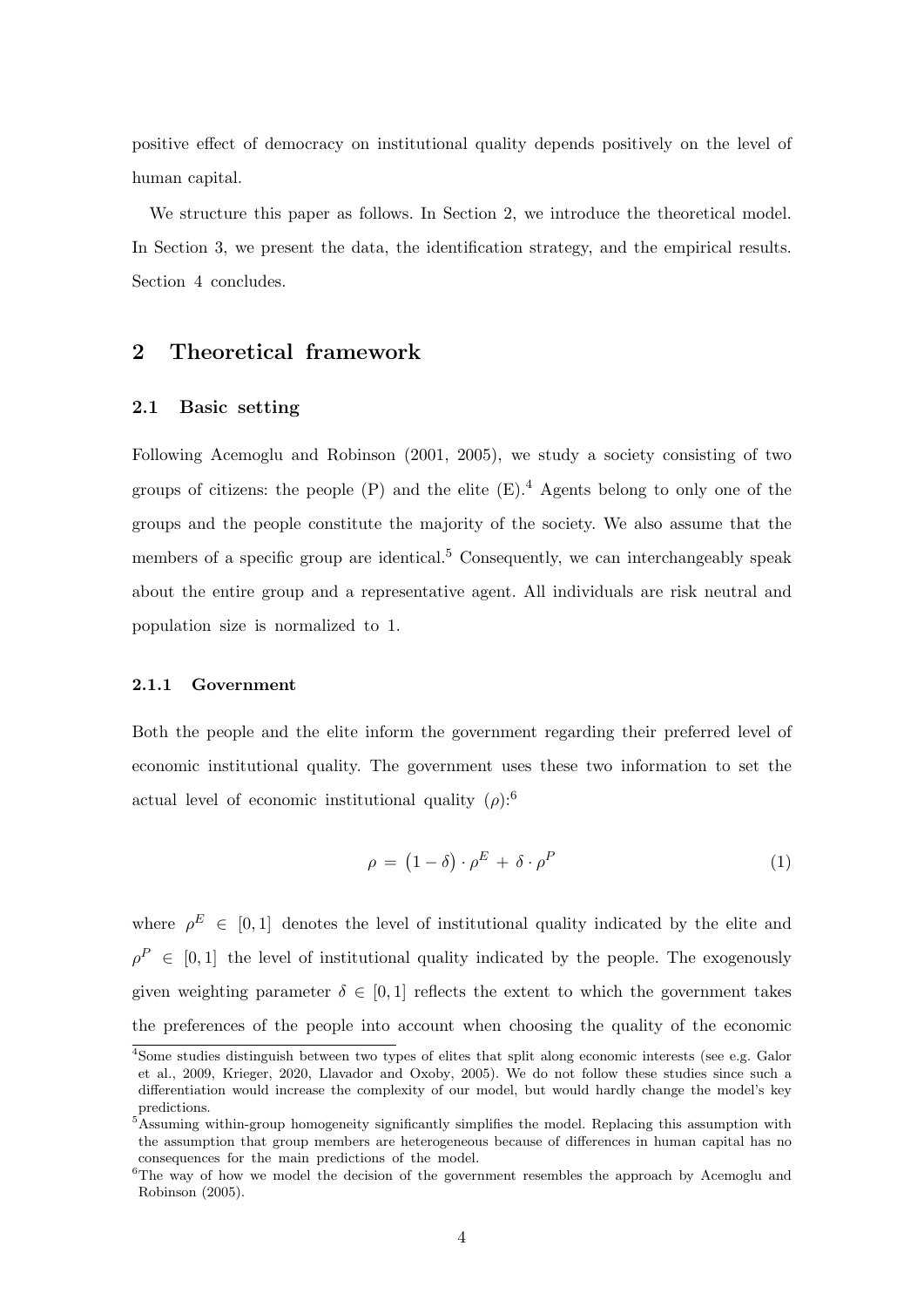institutions. Below, we interpret  $\delta$  as the degree of democratization since the people constitute the majority of the population. We refer to a regime as democratic if  $\delta \approx 1$ and as autocratic if  $\delta \approx 0$ .

#### 2.1.2 People

Similar to the model by [Besley and Ghatak](#page-23-4) [\(2010\)](#page-23-4), we suppose that the people use a fraction of their time  $z^P \in [0,1]$  for commercial activities and the rest of their time  $l^P = 1 - z^P$  for leisure. For their commercial activities, people receive income  $(y^P)$ which increases in their working hours and their productivity. People's productivity is determined by their human capital  $(h)$ . Assuming a standard Cobb-Douglas function, people's income is then:

$$
y^P = (z^P \cdot h)^\sigma \tag{2}
$$

where  $\alpha$  denotes an elasticity parameter. In a similar way, people derive utility from leisure activities:

$$
U(l^P) = (l^P)^\gamma = (1 - z^P)^\gamma \tag{3}
$$

where  $\gamma$  is another elasticity parameter. For mathematical convenience, we set  $\gamma$  =  $\sigma = 0.5$ . Finally, the people lose some their income when the economic institutions are imperfect. Below, we refer to this loss risk as "expropriation" risk. The share of income that people lose due to expropriation is  $\lambda = 1 - \rho$ . All income that is not expropriated will be used for private consumption  $(c^P)$ .<sup>[7](#page-0-0)</sup>

People choose  $z^P$  to maximize the utility function:<sup>[8](#page-0-0)</sup>

<span id="page-5-0"></span>
$$
u^{P} = \mathbb{E}[c^{P}] + \beta \cdot U(l^{P}) = (1 - \lambda) \cdot (z^{P} \cdot h)^{0.5} + \beta \cdot (1 - z^{P})^{0.5}
$$
 (4)

<sup>7</sup>We do not specify a particular channel through which weak economic institutions lead to the income losses since we think that there are several of them. For instance, it might be that private property is weakly protected by the law. Other mechanisms might be that the people lack an opportunity to sue before courts or that judges and other public officials are favoring the elite when making decisions. In our empirical analysis, we consider the quality of the economic institutions as latent variable. To get a measure of economic institutional quality, we aggregate several measure that reflect (for instance) the extent of private property protection or the independence of the judiciary (for details, see Section [3.1\)](#page-12-1).

<sup>&</sup>lt;sup>8</sup>Following [Besley and Ghatak](#page-23-4) [\(2010\)](#page-23-4), we assume an additive utility function. The key advantage of this functional form is that a closed form solution can easily be calculated. For the main predictions of our model, this functional form assumption is not necessary because for them we only require that people's utility and commercial activities are increasing in the level of human capital and the quality of the economic institutions. This would also be the case if we assume a multiplicative approach, for instance modeled with another Cobb-Douglas function.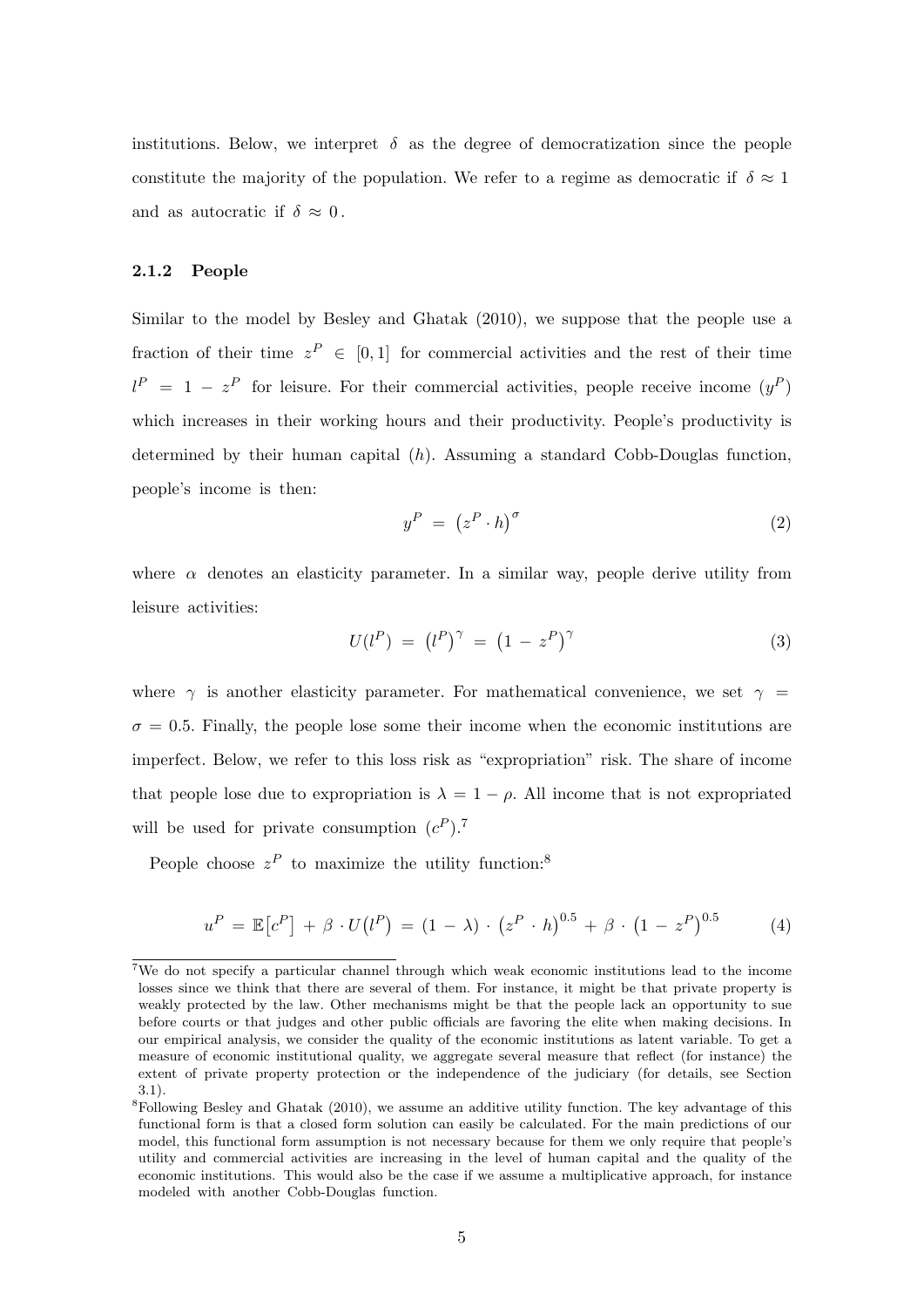where  $\beta > 0$  denotes a weighting parameter that reflects the intensity of the leisure preferences relative to consumption. The first-order condition implies

<span id="page-6-0"></span>
$$
z^{P} = \frac{h \cdot (1 - \lambda)^{2}}{\beta^{2} + h \cdot (1 - \lambda)^{2}} = \left(1 + \frac{\beta^{2}}{h \cdot (1 - \lambda)^{2}}\right)^{-1}.
$$
 (5)

From Eq.  $(4)$  and  $(5)$ , we then obtain:

<span id="page-6-1"></span>
$$
u^{P} = (1 + h \cdot (1 - \lambda)^{2})^{0.5}.
$$
 (6)

#### 2.1.3 Elite

The members of the elite derive utility from private consumption which is completely financed via expropriation and face a revolution constraint. In line with [Acemoglu and](#page-22-9) [Robinson](#page-22-9) [\(2001\)](#page-22-9), we assume that the elite loses its income if a revolt takes place. The probability of revolution  $(\alpha)$  depends on the quality of the economic institutions:

<span id="page-6-2"></span>
$$
\alpha = 1 - \rho^{\theta} = 1 - (1 - \lambda)^{\theta} \tag{7}
$$

where  $\theta \geq 0$  captures cultural and environmental factors affecting the likelihood of a revolution. The expected utility of the elite is thus given by:

$$
u^E = (1 - \alpha) \cdot \lambda \cdot (z^P \cdot h)^{0.5} \tag{8}
$$

$$
= (1 - \lambda)^{\theta + 1} \cdot \lambda \cdot h \cdot [\beta^2 + (1 - \lambda)^2 \cdot h]^{-0.5}.
$$
 (9)

#### <span id="page-6-3"></span>2.2 Theoretical results

Figures [2](#page-7-0) and [3](#page-8-0) illustrate the main predictions of our model. The solid line shows the quality of the economic institutions  $(\rho)$  that the government chooses, depending on the degree of democratization  $(\delta)$ . The dashed (dotted) line shows the level of institutional quality that the members of the elite (people) indicate when informing the government regarding their preferences.

From Eq. [\(6\)](#page-6-1) and [\(9\)](#page-6-2) follows that the people wish economic institutions that fully protect them against expropriation, whereas the elite prefers economic institutions that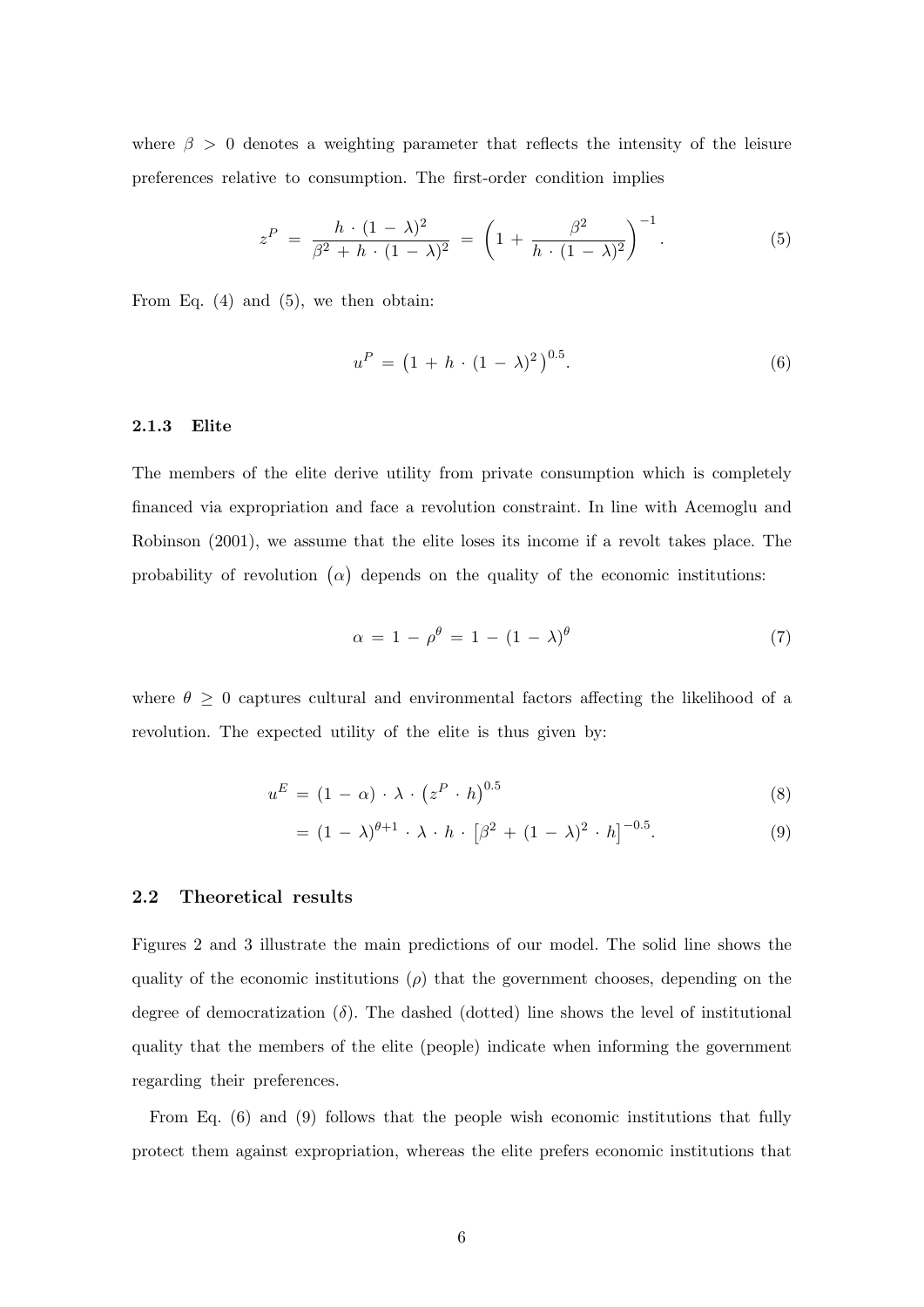Figure 2 Democracy and economic institutional quality (theory).

<span id="page-7-0"></span>

give room for expropriation:

$$
\rho^{P^*} = \arg \max_{\rho} u^P = 1 \qquad \& \qquad \rho^{E^*} = \arg \max_{\rho} u^E < 1. \tag{10}
$$

The logic behind these results is as follows. The elite wants to expropriate because it finances its consumption through expropriation and loses its income source when the government prohibits any expropriation. By contrast, the people engage in commercial activities to finance their consumption. The greater the expropriation risk, the lower is the share of income that they can keep for themselves.

The level of institutional quality that the elite indicates to the government  $(\rho^E)$  is depending on the degree of democratization. In an autocratic regime, the government only gives attention to the preferences of the elite. The members of the elite use this influence and indicate the institutional quality that maximizes their utility. When the people have some influence on the decisions of the government  $(\delta > 0)$ , the elite will adjust the preference that it indicates to government in order to offset people's demand for better economic institution.

A transition from a fully autocratic regimes to a fully democratic regimes increases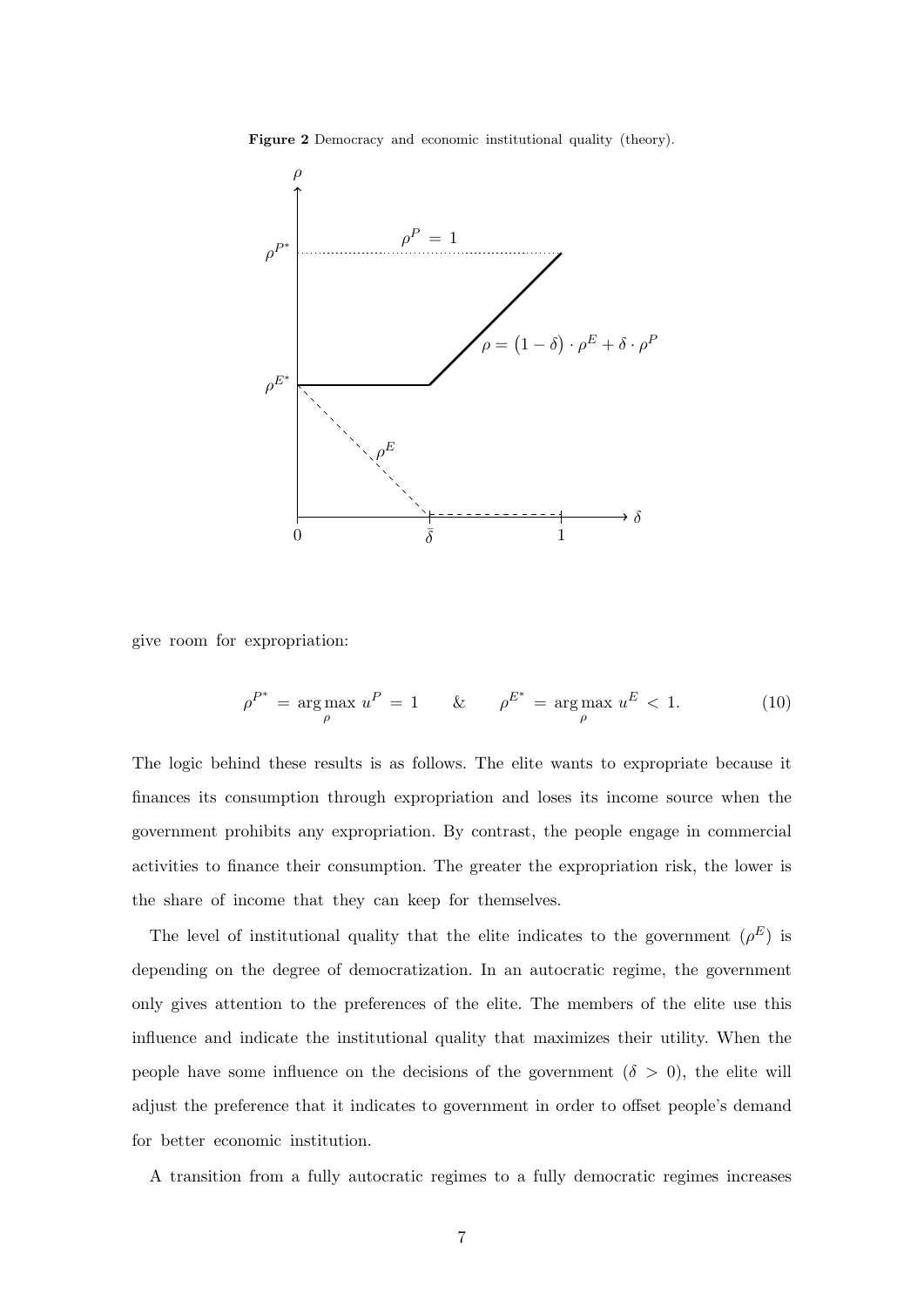<span id="page-8-0"></span>Figure 3 Democracy, human capital and economic institutional quality (theory)



institutional quality. This prediction arises because the people prefer better economic institutions than the elite and because the influence of the people on the government increases in the process of democratization. However, a partial democratization is not necessarily associated with increasing institutional quality. The reason is that the elite adjusts its adjusts its behavior, preventing thus changes in the quality of the economic institutions as long as the degree of democratization is relatively low  $(\delta < \overline{\delta})$ .

Finally, our model predicts that the elite prefers weaker economic institutions if the people command a high level of human capital:

$$
\frac{\partial \rho^{E^*}}{\partial h} < 0. \tag{11}
$$

The explanation for this result is simple. The elites wishes that the people engage in commercial activities: the more commercial activities, the greater the possibilities for expropriation. Eq. [\(5\)](#page-6-0) implies that the time that the people devote to the commercial activities increases in both their human capital and the institutional quality:

$$
\frac{\partial z^P}{\partial h} > 0 \tag{12}
$$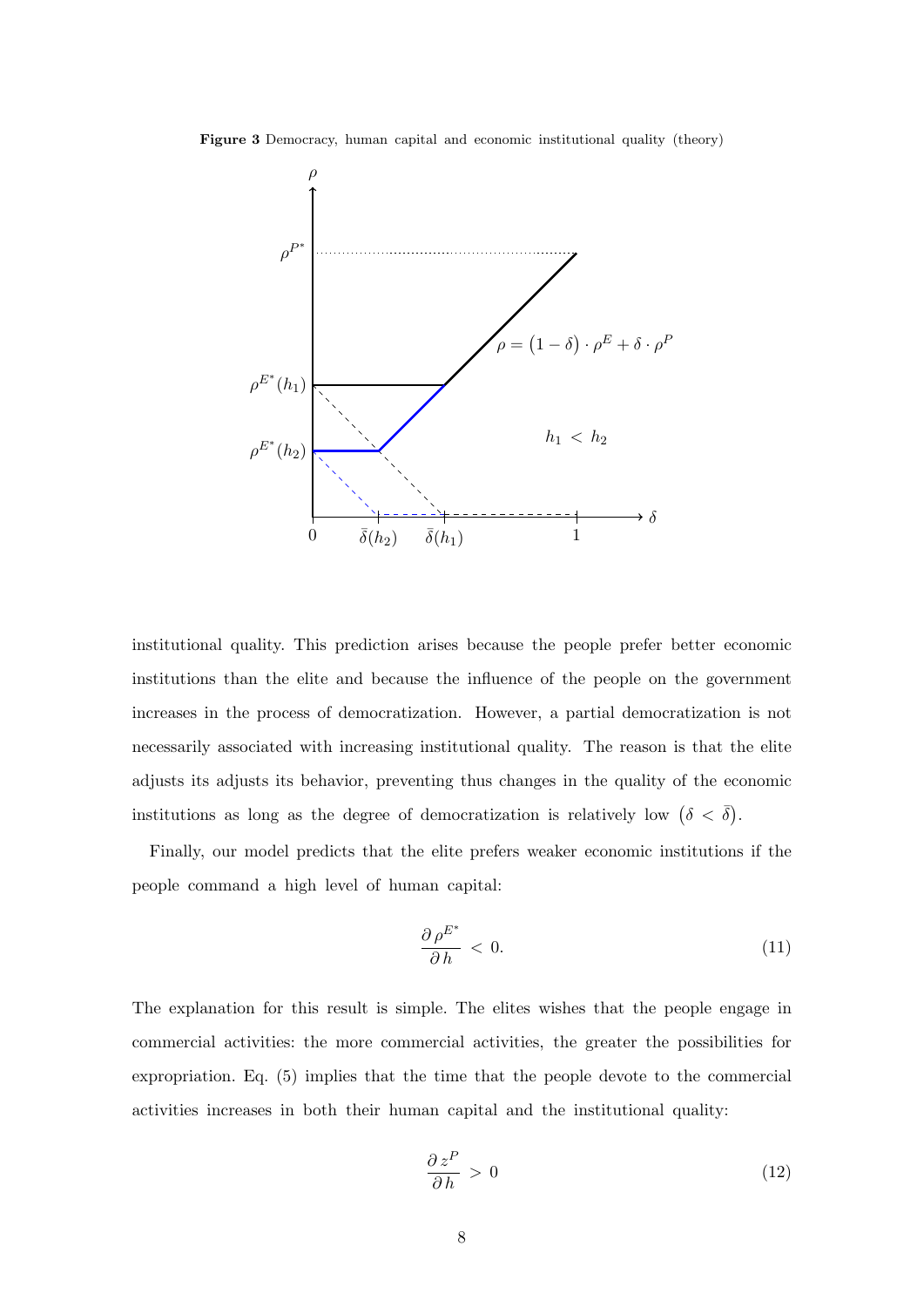In addition, human capital has a positive effect on people's productivity:

$$
\frac{\partial y^P}{\partial h} > 0. \tag{13}
$$

Consequently, if the members of the elite want that people with a low level of human capital produce a similar output as people with a higher level of human capital, some additional incentives for engaging in commercial activities need to be provided for the people that command a low level of human capital. Protecting them (relatively well) against expropriation is such an incentive since people spend more time on commercial activities if the quality of the economic institution increases:

$$
\frac{\partial z^P}{\partial \rho} > 0. \tag{14}
$$

Put differently, our model creates the testable prediction that the positive effect of a democratization on institutional quality grows in the level of human capital. Figure [3](#page-8-0) illustrates this prediction. If human capital is low  $(h = h_1)$ , the economic institutions improve by  $\rho^{P^*} - \rho^{E^*}(h_1)$  after a transition from a fully autocratic regime to a fully democratic regime. For a higher level of human capital  $(h = h_2)$ , this change is larger  $(\rho^{P^*} - \rho^{E^*}(h_2)).$ 

#### 2.3 Discussion

Our model predicts that a transition from autocracy towards democracy improves the quality of the economic institutions (Figure [2\)](#page-7-0) and suggests that the positive effect of democracy on institutional quality increases with increasing human capital (Figure [3\)](#page-8-0). Section 3 presents empirical results that confirm these two key predictions. Before we turn to our empirical analysis, we comment, however, some aspects of our model.

#### 2.3.1 Effect heterogeneity

Our strong focus on the role of human capital may give rise to the impression that we downplay other factors that may also cause heterogeneity in the effect of democracy on institutional quality. We argue that this concern is unfounded since our simple model suggests other sources of effect heterogeneity. In particular, the model predicts that the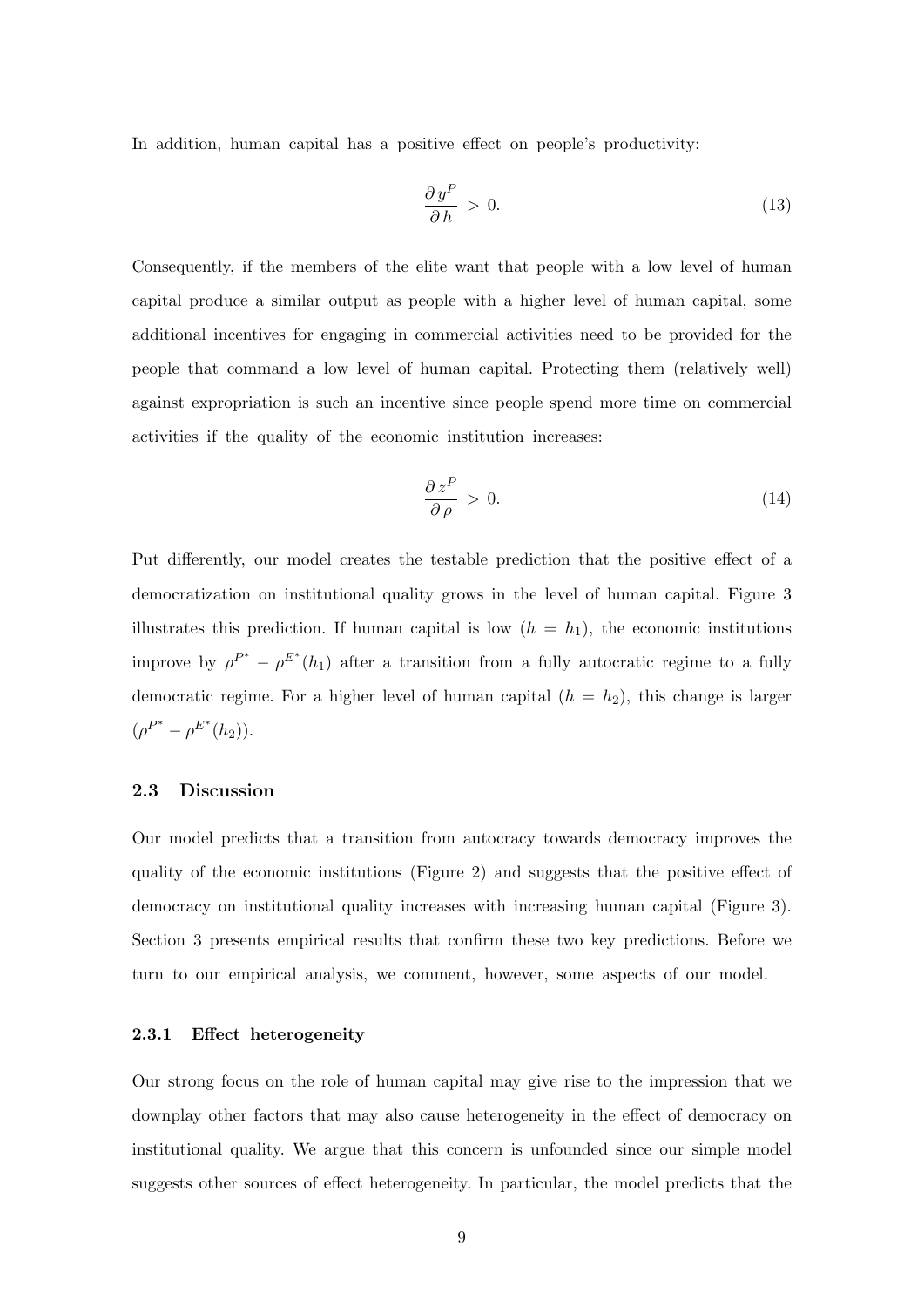elite makes more concessions to the people when the threat of revolution is high. We can also invoke cultural effects by assuming that the leisure preference  $(\beta)$  depends on cultural traits. We move these factors to the background to focus on the predictions that are subject to the empirical testing.

#### 2.3.2 Differences in institutional quality in democracies

Figure [1](#page-2-0) shows that the citizens of some democratic countries are not fully protected against expropriation. Our model does not explain this fact. [Acemoglu and Robinson](#page-22-5) [\(2006,](#page-22-5) [2008\)](#page-22-6) present a model that suggests conditions under which a transition from autocracy to democracy does not improve institutional quality. A key feature of their model is that political power has a *de facto* and a *de jure* component. [Acemoglu and](#page-22-6) [Robinson](#page-22-6) [\(2008\)](#page-22-6) explain that the degree of democratization is the de jure component, whereas cultural, economic, and geographical factors determine the de facto component. We can incorporate this distinction in our model by assuming that the government uses the following rule to set the quality of the economic institutions:

$$
\rho = (1 - \gamma \cdot \delta) \cdot \rho^E + \gamma \cdot \delta \cdot \rho^F
$$

where  $\gamma \in (0,1)$  reflects the de facto power of the people. Figure [4](#page-11-0) shows that this extension suffices to predict institutional differences between democracies.

#### 2.3.3 Institutional persistence

Our model predicts that a partial democratization does not necessarily induce a change in institutional quality. [Acemoglu and Robinson](#page-22-5) [\(2006,](#page-22-5) [2008\)](#page-22-6) reach the same conclusion, using a model of endogenous political transitions. Our explanation for the institutional persistence differs (slightly) from their explanation. In our model, the elite adjusts the preference that it indicates to the government and can thereby completely offset people's demand for better institutions if the degree of democratization is low. [Acemoglu and](#page-22-5) [Robinson](#page-22-5) [\(2006,](#page-22-5) [2008\)](#page-22-6) argue, by contrast, that the elite sticks to its political views but increases its lobbying effort to compensate the loss in political influence caused by the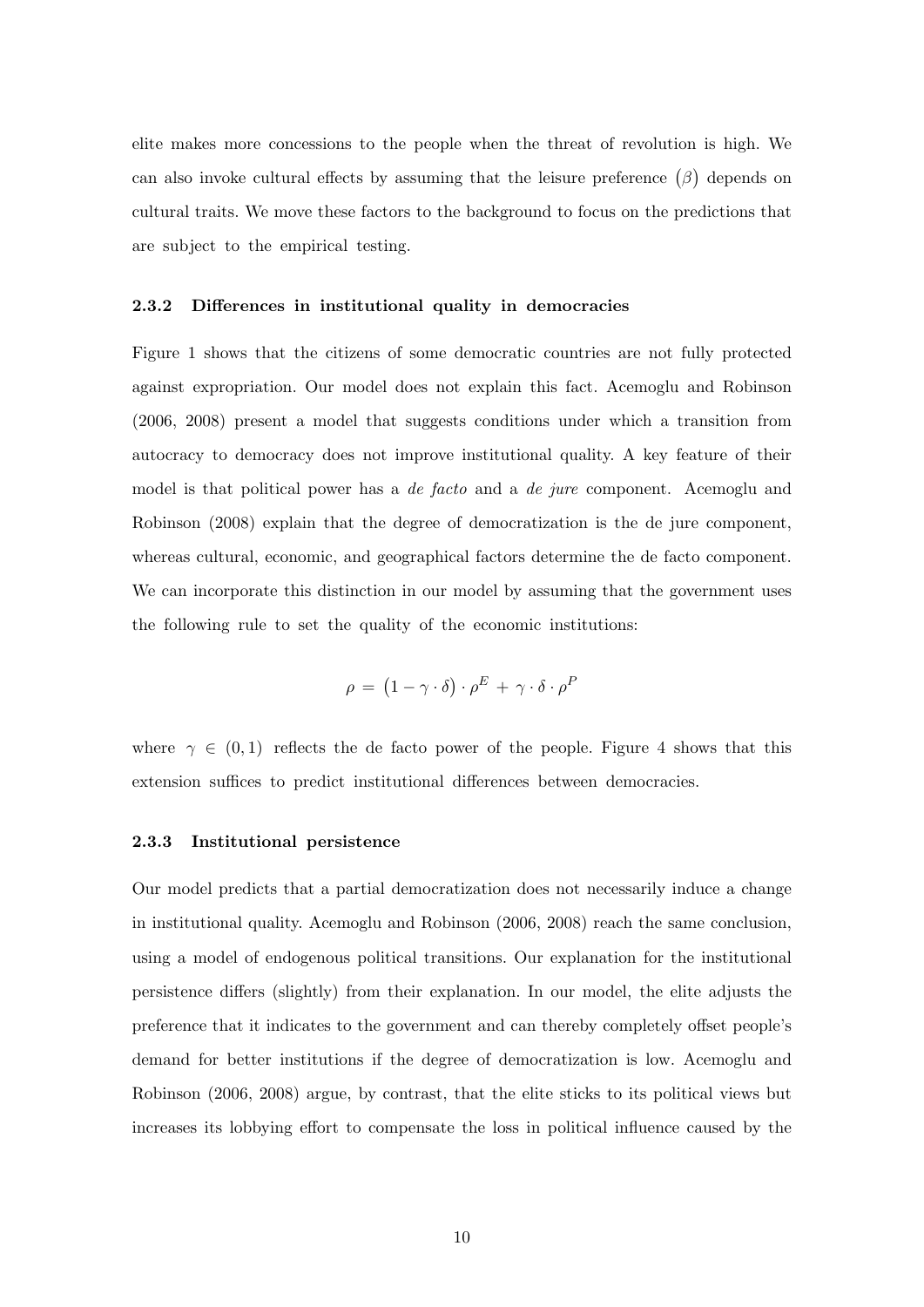<span id="page-11-0"></span>Figure 4 Democracy and economic institutional quality (de facto vs. de jure power).



democratization.<sup>[9](#page-0-0)</sup>

#### 2.3.4 Human capital as exogenous factor

Another concern may be that the level of human capital is an exogenous factor in our model. This objection is not far-fetched given that various empirical studies report a positive effect of democracy on human capital [\(Baum and Lake,](#page-23-5) [2003,](#page-23-5) [Fujiwara,](#page-23-6) [2015,](#page-23-6) [Stasavage,](#page-26-7) [2005\)](#page-26-7). We still think that the model assumption is plausible in our context because the purpose of our model is to illustrate the short-run consequences of political transitions for institutional quality and one potential source of effect heterogeneity. We argue that focusing on immediate effects is adequate since Méon and Sekkat [\(2021\)](#page-25-8) and [Rode and Gwartney](#page-26-6)  $(2012)$  suggest that most of the changes in economic institutions occur within the first few years after a political transition. Since the level of human capital changes relatively slowly, we can treat it as exogenous factor in our model.

<sup>9</sup>Studying whether our explanation or the explanation given by [Acemoglu and Robinson](#page-22-5) [\(2006,](#page-22-5) [2008\)](#page-22-6) applies may be an interesting question for future research. In this project, we do not address this issue, but focus primarily on the role of human capital for the effect of democracy on institutional quality.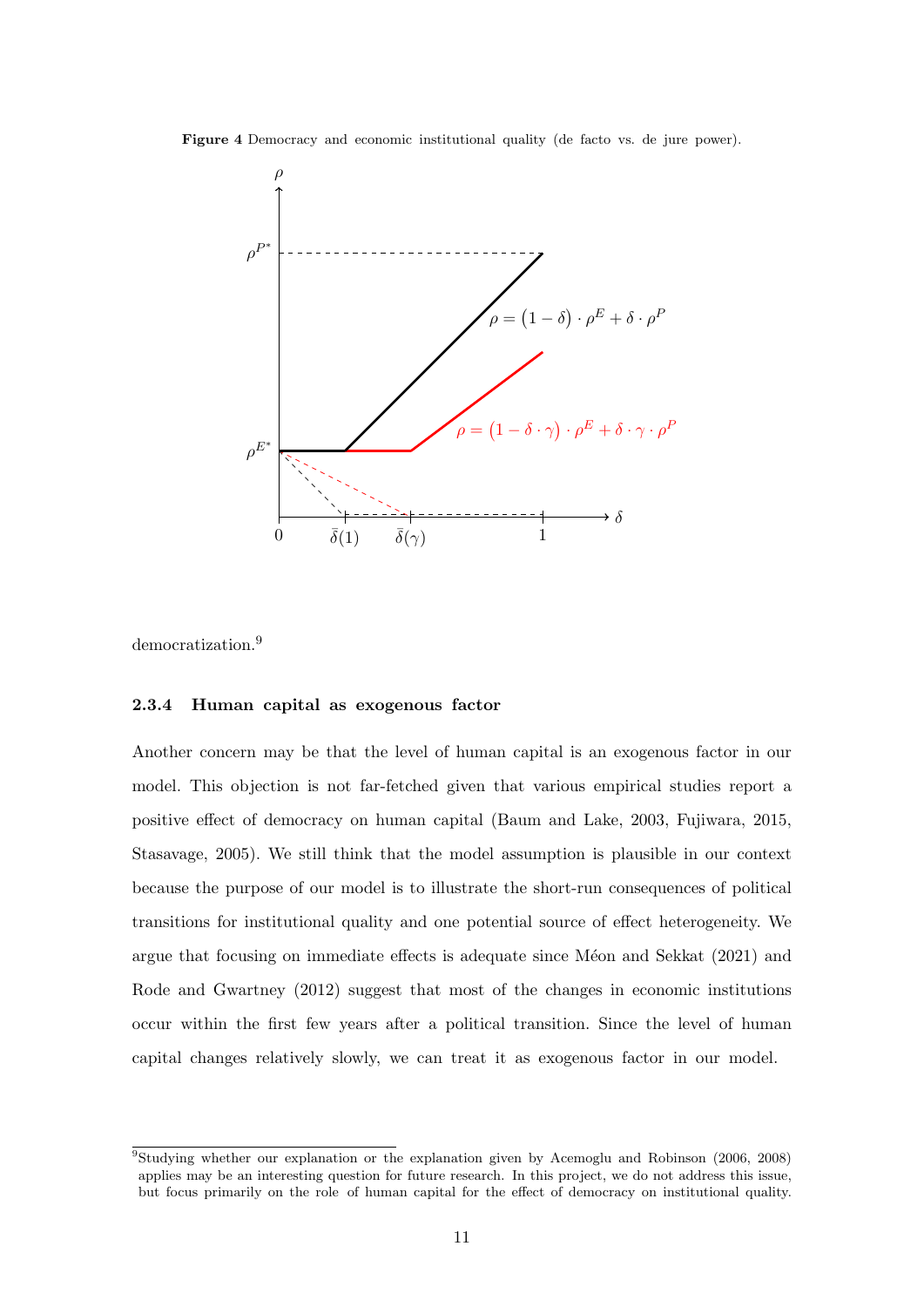#### 2.3.5 Human capital and the threat of revolution

In our model, the level of human capital only affects the productivity of the people. Another factor that may depend on human capital is the probability of revolution. An argument may be that educated people can better organize a revolt and that thus the probability of revolution increases in the level of human capital. When extending the model in this direction, the result that the positive effect of democracy on institutional quality increases in the human capital of the people does no long hold because human capital then affects the preferences of the elite in two opposing ways. For the sake of convenience, the basic model focus one channel. Our empirical findings (see Section [3\)](#page-12-0) imply that the channel sketched by the basic model (see Section [2.2\)](#page-6-3) is dominating the opposing channel explained in this section.

## <span id="page-12-0"></span>3 Empirical analysis

#### <span id="page-12-1"></span>3.1 Data

#### 3.1.1 Democracy

How to measure democracy belongs undoubtedly to the most controversially discussed questions in the fields of political science and political economy. It is therefore hardly surprising that the literature provides a large number of democracy indices. A recent review article by Gründler and Krieger [\(2021b\)](#page-24-3) lists about a dozen measures that are regularly applied in studies on the causes and consequences of political change. These measures differ from each other in several manners, for instance with regard to their underlying concepts, their aggregation rules, their numerical forms, and their coverage rates. To determine which of the indices discussed by Gründler and Krieger [\(2021b\)](#page-24-3) is most appropriate for our purpose, we proceed as follows. In the first step, we exclude indicators with a broad definition of democracy to avoid conceptual overlaps with the measures that we use to quantify the quality of the economic institutions (see Section 3.1.2). The indicators whose underlying concepts are too broad to be suitable for our study are the Freedom House indices, the Unified Democracy Score by [Pemstein et al.](#page-25-11) [\(2010\)](#page-25-11), the Polity index, and the binary measure by [Acemoglu et al.](#page-22-11) [\(2019\)](#page-22-11). We also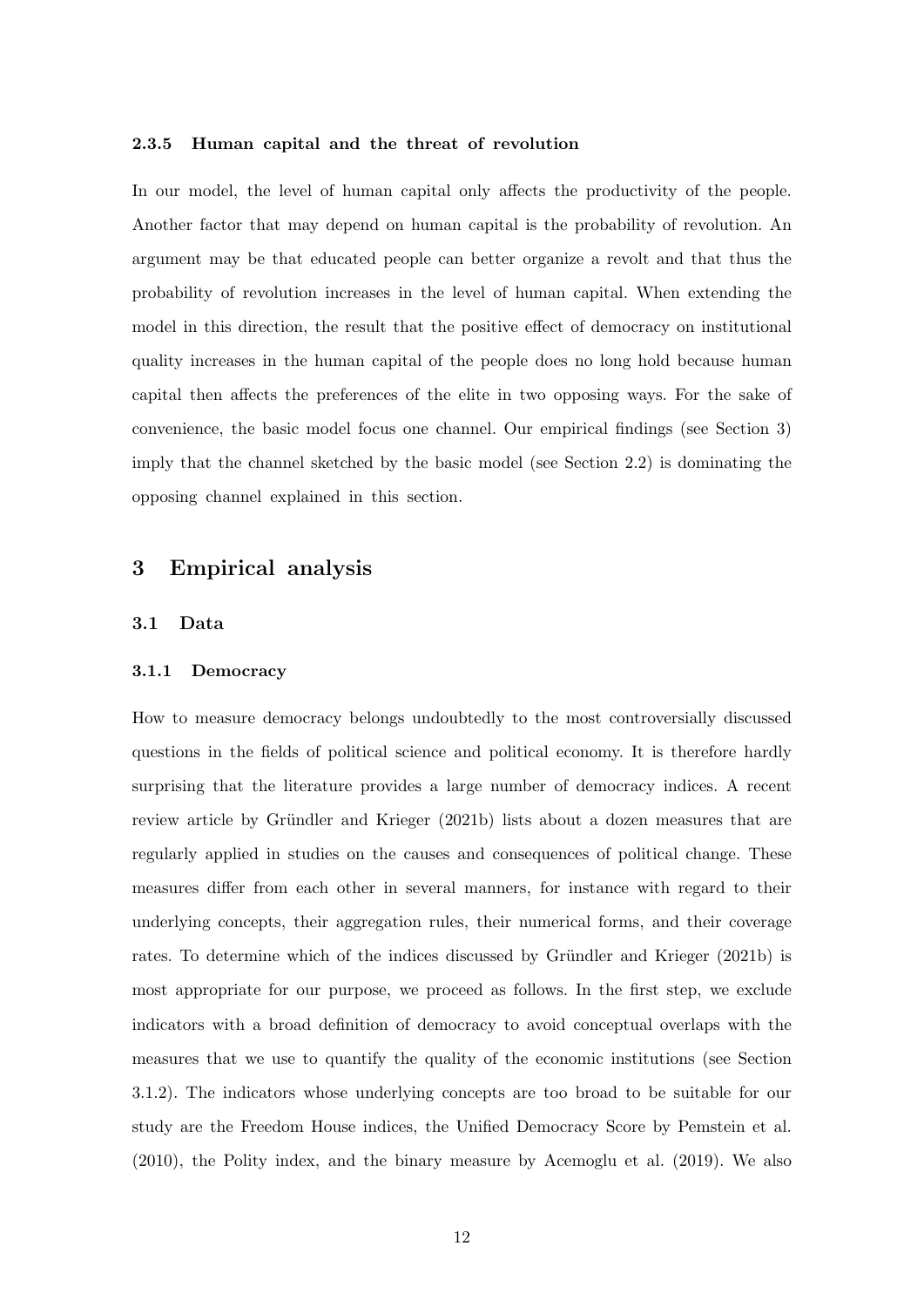decide against the Democracy-Dictatorship index (see [Bjørnskov and Rode,](#page-23-7) [2020\)](#page-23-7) since [Knutsen and Wig](#page-24-9) [\(2015\)](#page-24-9) illustrate that this indicator creates biased regression results because of its underlying concept.

After having excluded some indicators for conceptual reasons, we are left with five potential measures of democracy. Our list includes the binary measure by [Boix et al.](#page-23-8) [\(2013\)](#page-23-8), V'Dem's Polyarchy indicator (see [Teorell et al.,](#page-26-8) [2019\)](#page-26-8), the continuous and the dichotomous Machine Learning index (see Gründler and Krieger, [2016,](#page-24-10) [2021b\)](#page-24-3), and the Lexical Index of Electoral Democracy (see [Skaaning et al.,](#page-26-9) [2015\)](#page-26-9). For two reasons, we select the continuous Machine Learning index as our primary measure. First, a recent study by Gründler and Krieger  $(2021a)$  suggests that continuous indicators outperform dichotomous indicators due of their greater discriminating power. Second, the Machine Learning technique proposed by Gründler and Krieger  $(2016, 2021b)$  $(2016, 2021b)$  $(2016, 2021b)$  is the aggregation method that is least likely to produce biased index values for regimes at the upper and lower end of the autocracy-democracy spectrum. Such biases are problematic as they trigger upward-biased estimates in OLS and 2SLS analyses on the economic effects of transitions towards democracy (Gründler and Krieger, 2021a).

The continuous Machine Learning index varies between 0 (highly autocratic) and 1 (highly democratic). The underlying concept of democracy includes three dimensions: political participation, political competition, and freedom of speech.<sup>[10](#page-0-0)</sup> To operationalize this definition, Gründler and Krieger [\(2021b\)](#page-24-3) exploit subjective and objective measures. Objective regime characteristics are  $(e.g.)$  the vote share of the leading party and the share of adult citizens who enjoy voting rights. The list of expert-based characteristics includes (e.g.) an index of party pluralism. The latest version of the Machine Learning indicator is available for 186 countries and covers the period from 1919 to 2019.

#### 3.1.2 Quality of economic institutions

In our model, the quality of the economic institutions determines how likely it is that people lose parts of their income to the elite. We consider this likelihood as a latent variable. To obtain an index that reflects the quality of the economic institutions, we aggregate different measures that are likely to be correlated with economic institutional

 $10$ We believe that this concept fits well together with our model because all three aspects are necessary such that the people can influence government decisions.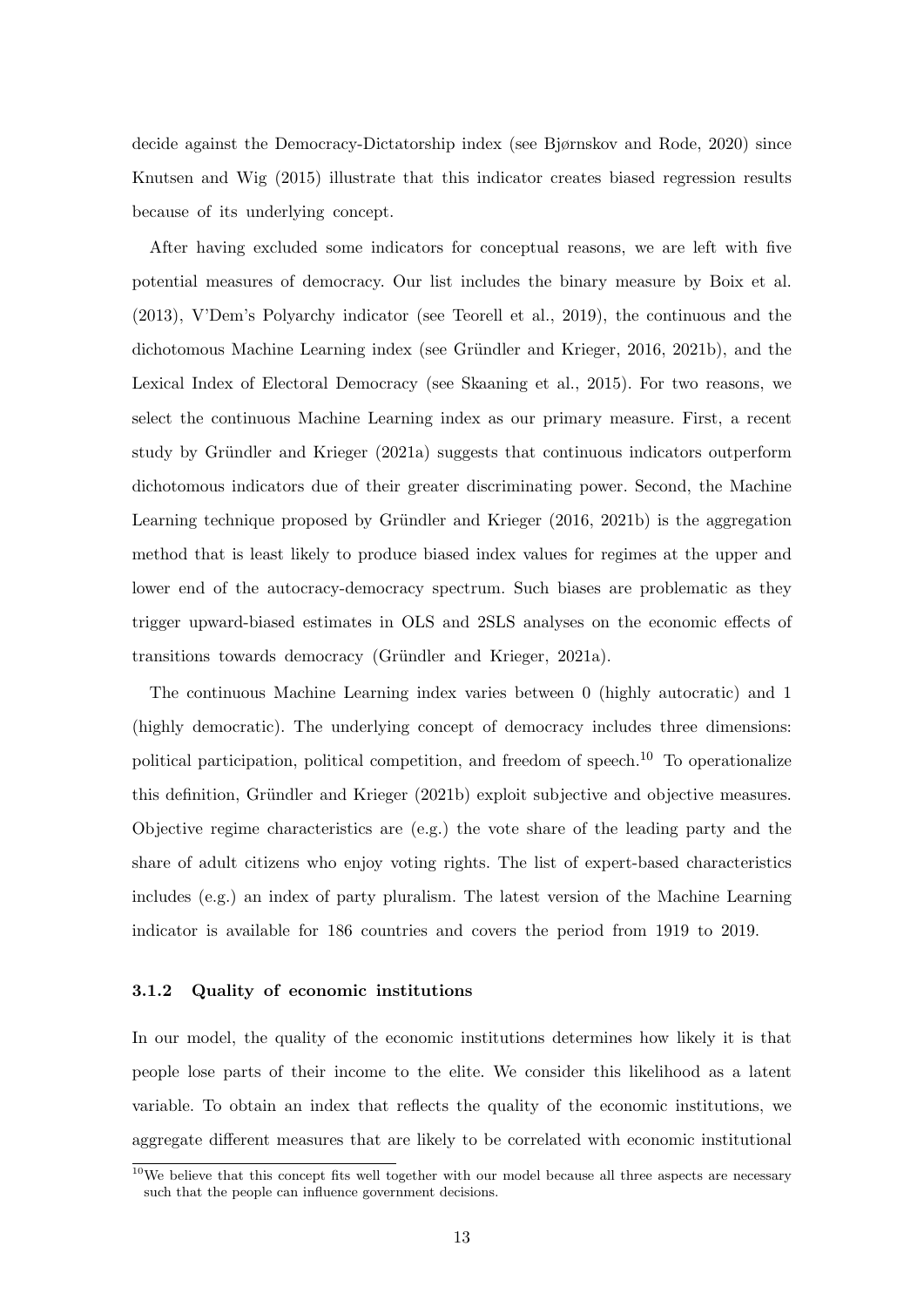quality as defined in our model. All indices are taken from the Varieties of Democracy (V-Dem) database. The first indicator reflects the extent to which private property is protected by the law. We choose this indicator, because if a legal framework is weakly developed in this regard, elites hardly need to fear consequences if they steal a part of people's income. However, for two reasons, we believe that the V-Dem index of private property is not a perfect measure for our purpose. First, this indicator also takes into account how well the law protects the property of the elite. Second, laws that establish private property rights do not suffice to fully protect the people. For instance, when a victim cannot bring his/her case before the courts or if judges and other public officials favor the elite, formal private property rights are of relatively little value. Hence, when creating our index of economic institutional quality, we also use V-Dem's indicators on access to courts, transparent law enforcement, court independence, and the impartiality of the public administration (for more details on these measures, see Appendix [A\)](#page-27-0). For computing an indicator of economic institutional quality, we standardize the five V-Dem measures to the 0-1 interval and calculate an unweighted average.<sup>[11](#page-0-0)</sup>

#### 3.1.3 Human capital

As common in comprehensive country-level studies, we exploit educational attainment data to measure the stock of human capital. More specifically, our measure of human capital is the average number of years that the citizens of country (aged 15 and above) attended school. To obtain data on educational attainment, we use several sources. Our first source is the database by [Barro and Lee](#page-23-9) [\(2013\)](#page-23-9). The most recent version of this database includes data for 146 countries and the period from 1950 to 2015. For a subsample of countries, these authors also publish data for earlier periods [\(Barro and Lee,](#page-23-10) [2015,](#page-23-10) [Lee and Lee,](#page-25-12)  $2016$ .<sup>[12](#page-0-0)</sup> If a country is not covered by the Barro-Lee database, we exploit information from V-Dem or the updated version of the database by [Cohen and](#page-23-11) [Soto](#page-23-11) [\(2007\)](#page-23-11). When combining the human capital data with our measures for economic institutional quality and democracy, we end up with an (unbalanced) panel data set of 150 countries (for a list, see Appendix Table [B.1\)](#page-31-0).

<sup>11</sup>Out of the 186 countries for which the Machine Learning indicator is available, 11 countries are not covered by the V-Dem database. These countries therefore disappear from our sample.

<sup>12</sup>All this data can be downloaded from the webpage [http://www.barrolee.com/.](http://www.barrolee.com/)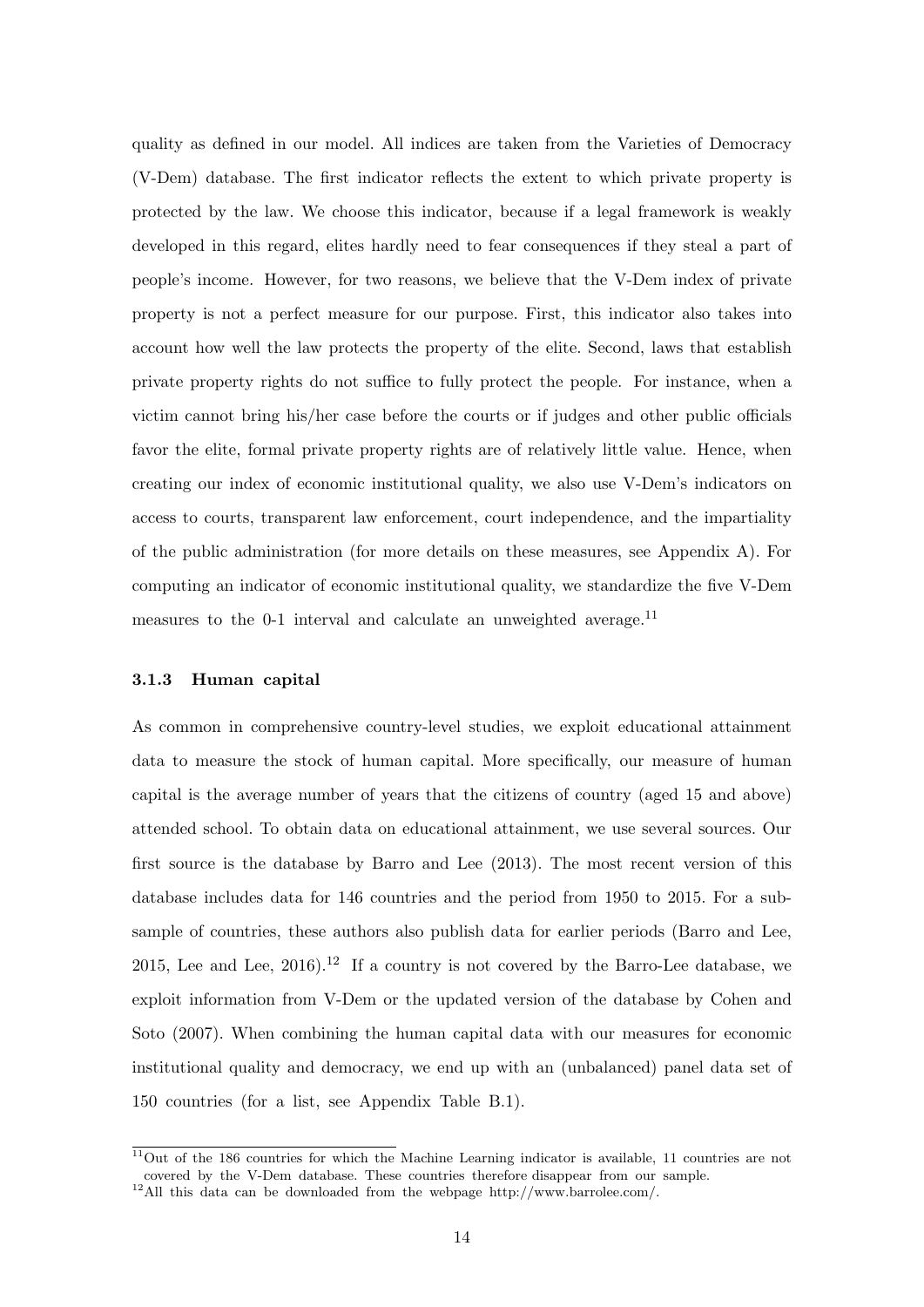#### 3.2 Empirical framework

Our theoretical model predicts that transitions from autocracy to democracy leads to improvements in the quality of the economic institutions. The standard approach for testing this prediction is to estimate the dynamic regression model:

<span id="page-15-0"></span>
$$
E_{i,t} = \beta_1 D_{i,t} + \alpha E_{i,t-1} + \xi_i + \theta_t + \varepsilon_{i,t} \tag{15}
$$

where  $c$  is the country and  $t$  a five-year period. The dependent variable is the level of economic institutional quality  $(E)$ . The explanatory variable of interest is the level of democracy  $(D)$ . Furthermore, our model includes country fixed effects  $(\xi)$  and period fixed effects  $(\theta)$ . According to our model, we should find that the parameter estimate  $\hat{\beta}_1$  is positive and statistically significant.

The second key prediction of our model concerns the role of human capital for the relationship between democracy and institutional quality. More specifically, our model suggests that the improvement in the quality of the economic institutions that results from a democratization is larger if people command a high level of human capital. To check whether this predictions holds, we augment our baseline model in the following manner:

<span id="page-15-1"></span>
$$
E_{i,t} = \beta_1 D_{i,t} + \beta_2 H_{i,t} + \beta_3 (D_{i,t} \times H_{i,t}) + \alpha E_{i,t-1} + \xi_i + \theta_t + \varepsilon_{i,t} \tag{16}
$$

where  $H$  denotes the level of human capital. The model prediction will be confirmed if  $\hat{\beta}_3 > 0.$ 

The results from estimating models such as [\(15\)](#page-15-0) and [\(16\)](#page-15-1) must be interpreted with caution since they might be biased due to the following endogeneity issues. First, our measures of democracy and human capital suffer from measurement errors. Hence, we expect attenuation biases. Second, causality may run from the quality of the economic institutions to human capital and democracy. For instance, people might devote more time to schooling if institutional quality is good. Finally, autocracies may differ from democracies in unobserved characteristics. If these factors also affect the quality of the economic institutions, an omitted variable bias exists.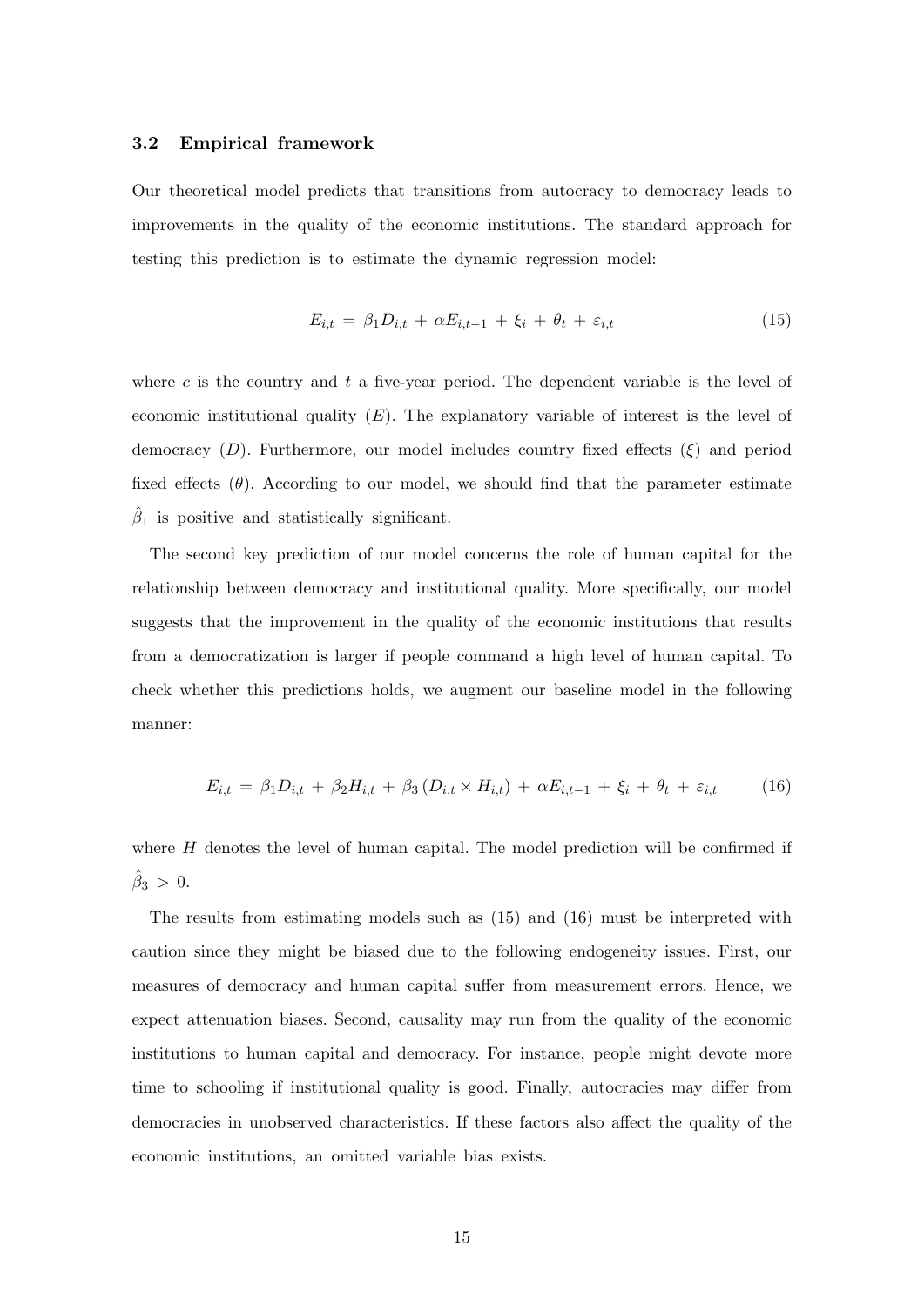Addressing the aforementioned endogeneity problems is challenging. In country-level analysis, a common way is to use an instrumental variable approach. We follow this approach and exploit established instruments for democracy and human capital. These instruments are based on two basic facts. First, differences in human capital are often historically rooted and persist over time (see e.g. [Gallego,](#page-24-12) [2010,](#page-24-12) [Huillery,](#page-24-13) [2009,](#page-24-13) [Rocha](#page-26-10) [et al.,](#page-26-10) [2017\)](#page-26-10). The second fact is that transitions from autocracy to democracy (or vice versa) often occur in regional waves (see e.g. [Huntington,](#page-24-14) [1993,](#page-24-14) [Teorell,](#page-26-11) [2010\)](#page-26-11). Prime examples of regional waves are the changes in the Mediterranean area (1970s), in South America (1980s), and in Eastern-Central Europe (1990s). Consequently, we instrument the current stock of human capital with a lagged value (see also [Acemoglu et al.,](#page-22-12) [2014,](#page-22-12) [Becker et al.,](#page-23-12) [2011,](#page-23-12) [Madsen and Murtin,](#page-25-13) [2017\)](#page-25-13) and the degree of democratization with the average level of democracy of the nearby countries (see also [Acemoglu et al.,](#page-22-11) [2019,](#page-22-11) [Aidt and Jensen,](#page-22-13) [2014,](#page-22-13) [Dorsch and Maarek,](#page-23-13) [2019,](#page-23-13) [Persson and Tabellini,](#page-25-14) [2009\)](#page-25-14). Hence, our first-stage equations have the following form:

$$
D_{i,t} = \mu_1 Z_{i,t}^{(r_i)} + \kappa_1 H_{i,t-\tau} + \phi_1 \left( Z_{i,t}^{(r_i)} \times H_{i,t-\tau} \right) + \eta_1 E_{i,t-1} + \xi_i + \theta + \varepsilon_{i,t} \tag{17}
$$

$$
H_{i,t} = \mu_2 Z_{i,t}^{(r_i)} + \kappa_2 H_{i,t-\tau} + \phi_2 \left( Z_{i,t}^{(r_i)} \times H_{i,t-\tau} \right) + \eta_2 E_{i,t-1} + \xi_i + \theta + \varepsilon_{i,t} \tag{18}
$$

$$
D_{i,t} \times H_{i,t} = \mu_3 Z_{i,t}^{(r_i)} + \kappa_3 H_{i,t-\tau} + \phi_3 \left( Z_{i,t}^{(r_i)} \times H_{i,t-\tau} \right) + \eta_3 E_{i,t-1} + \xi_i + \theta + \varepsilon_{i,t} \tag{19}
$$

where  $\tau$  indicates the number of lags.<sup>[13](#page-0-0)</sup> The jack-knifed regional level of democracy is computed as:

$$
Z_{i,t}^{(r_i)} = \frac{1}{|\mathcal{R}|} \sum_{j \in \mathcal{R}} D_{j,t} \quad \text{with} \quad \mathcal{R} = \{j : j \neq i, r_j = r_i\}, \tag{20}
$$

where  $r_i$  denotes the region in which country i is located.

Our instrumental variable approach produces reliable estimates for the relationship between institutional quality, democracy, and human capital if two assumptions hold. First, the instruments must be sufficiently correlated with the explanatory variables of interest. To illustrate that our instrumental variables satisfy this key assumption, our regression tables will present the results of different weak instrument tests. The other

<sup>&</sup>lt;sup>13</sup>We tried different lags and observed that the estimation results are fairly robust to changes in the lag structure. Below, we use the stock of human capital 40 years ago (8th lag) as an instrument for the current stock of human capital. Results for other lags are available upon request.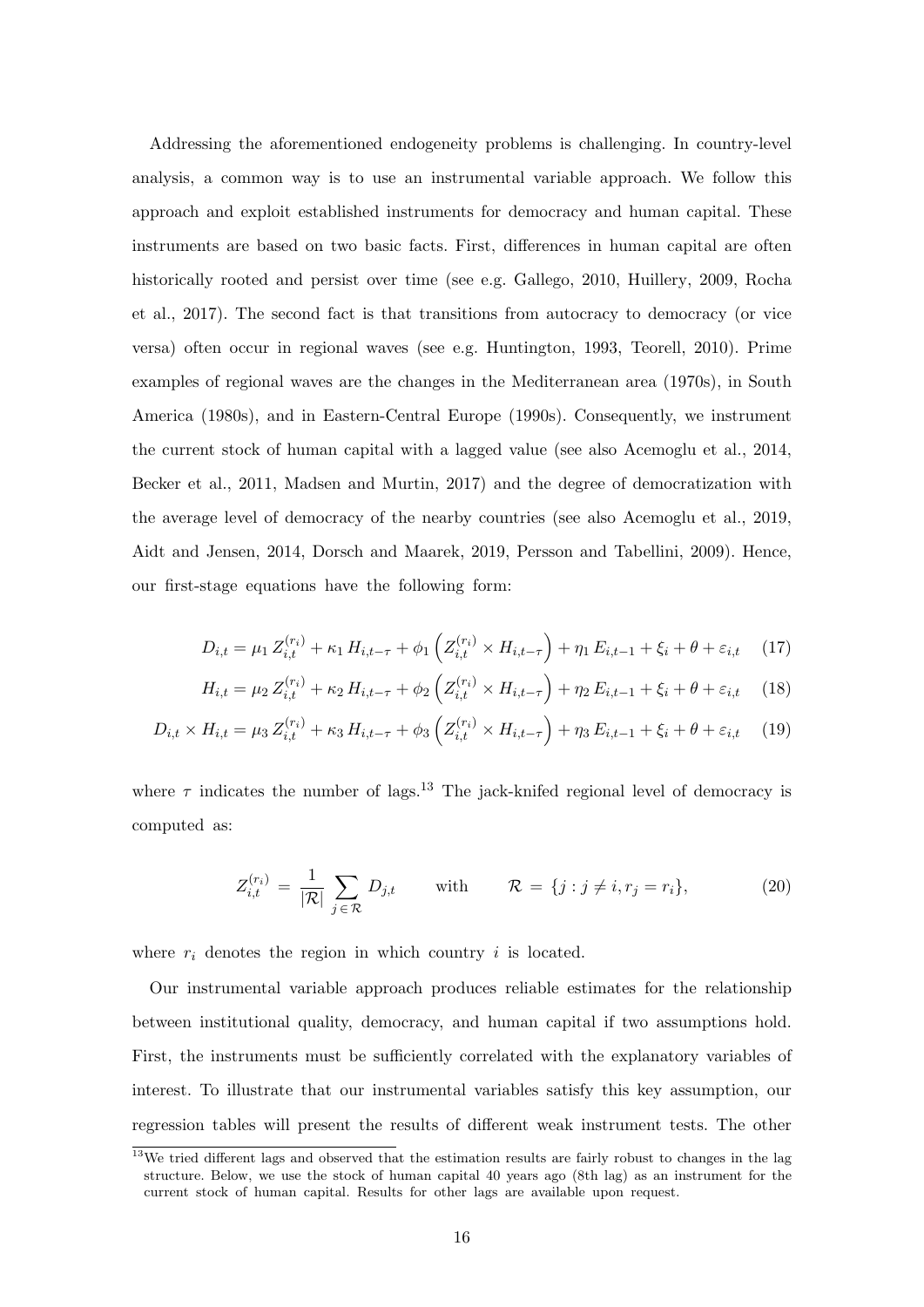assumption behind our instrumental variable approach is that—conditional on control variables—the instruments affects the quality of the economic institutions only via our explanatory variables of interest. We admit that this assumption might be violated for different reasons. To reduce the risk that the exclusion restriction is violated, we will block alternative channels by adding the lagged dependent variable as well as several time-varying control to our regression model.

#### 3.3 Baseline results

Column 1 of Table [1](#page-18-0) presents results from estimating [\(15\)](#page-15-0) when measuring democracy with the continuous ML indicator and using an index of economic institutional quality that takes into account information about private property protection, access to courts, judiciary independence, the transparency of the law enforcement, and public officials' impartiality (for details, see Section [3.1\)](#page-12-1). Our unbalanced baseline sample covers 150 countries and the period from 1920 to 2019. As common in the related literature, we average the data over five-year periods. Consistent with the first key prediction of our theoretical framework, we observe that the parameter estimate  $\hat{\beta}_1$  is larger than 0 and statistically significant at the 1 percent level. Put differently, our results suggest that economic institutional quality improves after a transition towards democracy.

In Column 2, we show results from our augmented fixed effect model to investigate whether the relationship between the degree of democratization and the quality of the economic institutions depends on the level of human capital. As extensively outlined in Section [2.2,](#page-6-3) our model implies that the improvements in economic institutional quality that follow a democratization are more pronounced if people command a high level of human capital. If this model prediction is correct, we should not only find positive and statistically significant estimates for  $\beta_1$  but also for  $\beta_3$ . Apparently, this is the case.

The results reported in the first two columns of Table [1](#page-18-0) need to be interpreted with great caution because the fixed effect approach does not fully account for endogeneity problems such as unobserved confounders, reverse causality, and measurement error in our explanatory variables. To partly alleviate the concern that our findings are biased because of these problems, we show the results of instrumental variable regressions in Columns 3 and 4. We observe that the estimates of our parameters of interest remain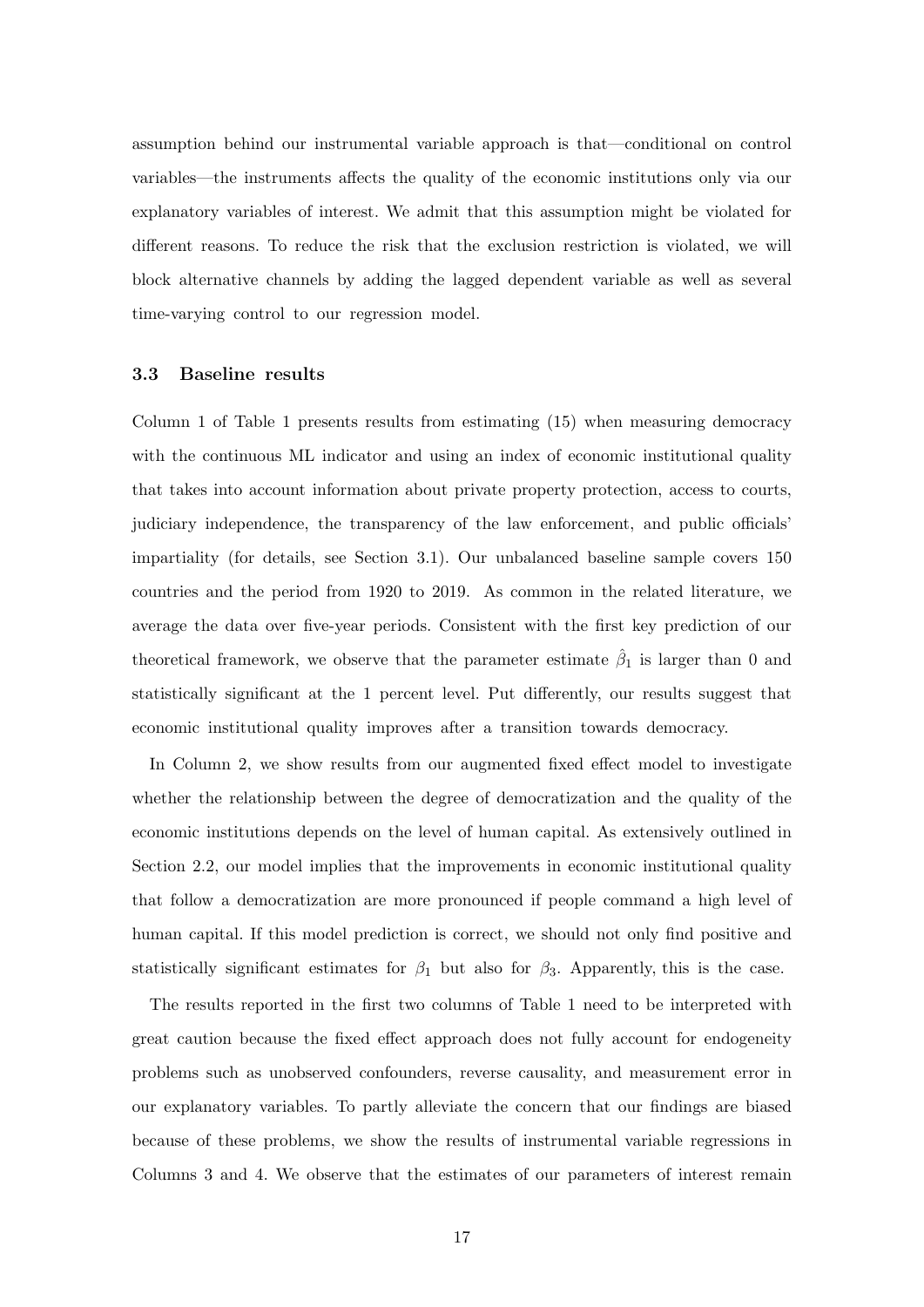<span id="page-18-0"></span>

|                                | OLS estimates |                   |            | IV estimates |
|--------------------------------|---------------|-------------------|------------|--------------|
|                                | (1)           | $\left( 2\right)$ | $^{(3)}$   | $^{(4)}$     |
| Democracy                      | $0.202***$    | $0.159***$        | $0.296***$ | $0.192***$   |
|                                | (0.0154)      | (0.0138)          | (0.0466)   | (0.0308)     |
| Democracy $\times$             |               | $0.010***$        |            | $0.023***$   |
| Human Capital                  |               | (0.0027)          |            | (0.0045)     |
| Observations                   | 1,995         | 1,995             | 1,995      | 1,995        |
| Countries                      | 150           | 150               | 150        | 150          |
| SaWi $(F-stat.)$ – Democracy   | -             | ۰                 | 34.26      | 68.40        |
| $Sawi$ (F-stat.) – Human Cap   |               | -                 | ۰          | 27.54        |
| SaWi $(F-stat.)$ – Interaction |               |                   | ٠          | 33.85        |
| $AR$ (p-value)                 |               |                   | 0.000      | 0.000        |
| $StWr$ (p-value)               |               |                   | 0.000      | 0.000        |

Table 1 Democracy, human capital, and economic institutional quality (baseline results)

Notes: The table presents OLS and second-stage estimates. The dependent variable is a measure of economic institutional quality, ranging from 0 to 1. Besides the reported variables, all regressions include the first lag of the dependent variable, country fixed effects and period fixed effects. In columns 2 and 4, we also control for the average years of schooling. The democracy measure is continuous and ranges from 0 to 1. Standard errors clustered by country are reported in parenthesis. The following notation is used to highlight coefficients that are significantly different from<br>zero: \*p < .10, \* \* p < .05, \* \* \*p < .01. The first-stage estimates can be found in Appendix Table B

positive and statistically significant. Compared with our fixed effect results, we find a (slight) increase in the size of the parameter estimates. We believe that this change is plausible, especially because the educational attainment data suffers from measurement errors and is thus likely to cause an attenuation bias.

In the bottom part of Table [1,](#page-18-0) we present standard first-stage diagnostics. The firststage regressions are reported in Appendix Table [B.2.](#page-32-0) All statistics indicate that the instrumental variables are sufficiently strong. More specifically, we report first-stage Fstatistics proposed by [Sanderson and Windmeijer](#page-26-12) [\(2016\)](#page-26-12) and find that they exceed the relevant [Stock and Yogo](#page-26-13) [\(2005\)](#page-26-13) critical values.<sup>[14](#page-0-0)</sup> We also present the p-values of the [Anderson and Rubin](#page-22-14) [\(1949\)](#page-22-14) test and the [Stock and Wright](#page-26-14) [\(2000\)](#page-26-14) test. Neither of the tests suggests a weak instrument problem. From our perspective, the strength of the instruments is hardly surprising given that several studies document the persistence of human capital through time (see e.g. [Huillery,](#page-24-13) [2009,](#page-24-13) [Rocha et al.,](#page-26-10) [2017\)](#page-26-10) as well as the existence of regional spillovers throughout political transitions (see e.g. [Gassebner et al.,](#page-24-15) [2013,](#page-24-15) [Teorell,](#page-26-11) [2010\)](#page-26-11).

#### 3.4 Robustness checks

Our baseline measure for the quality of the economic institutions consists of five subindicators. A concern may be that our results are driven by one particular aspect of

<sup>14</sup>The [Stock and Yogo](#page-26-13) [\(2005\)](#page-26-13) critical values are 22.3 for 10% maximal IV size and 13.9 for 5% maximal IV relative bias.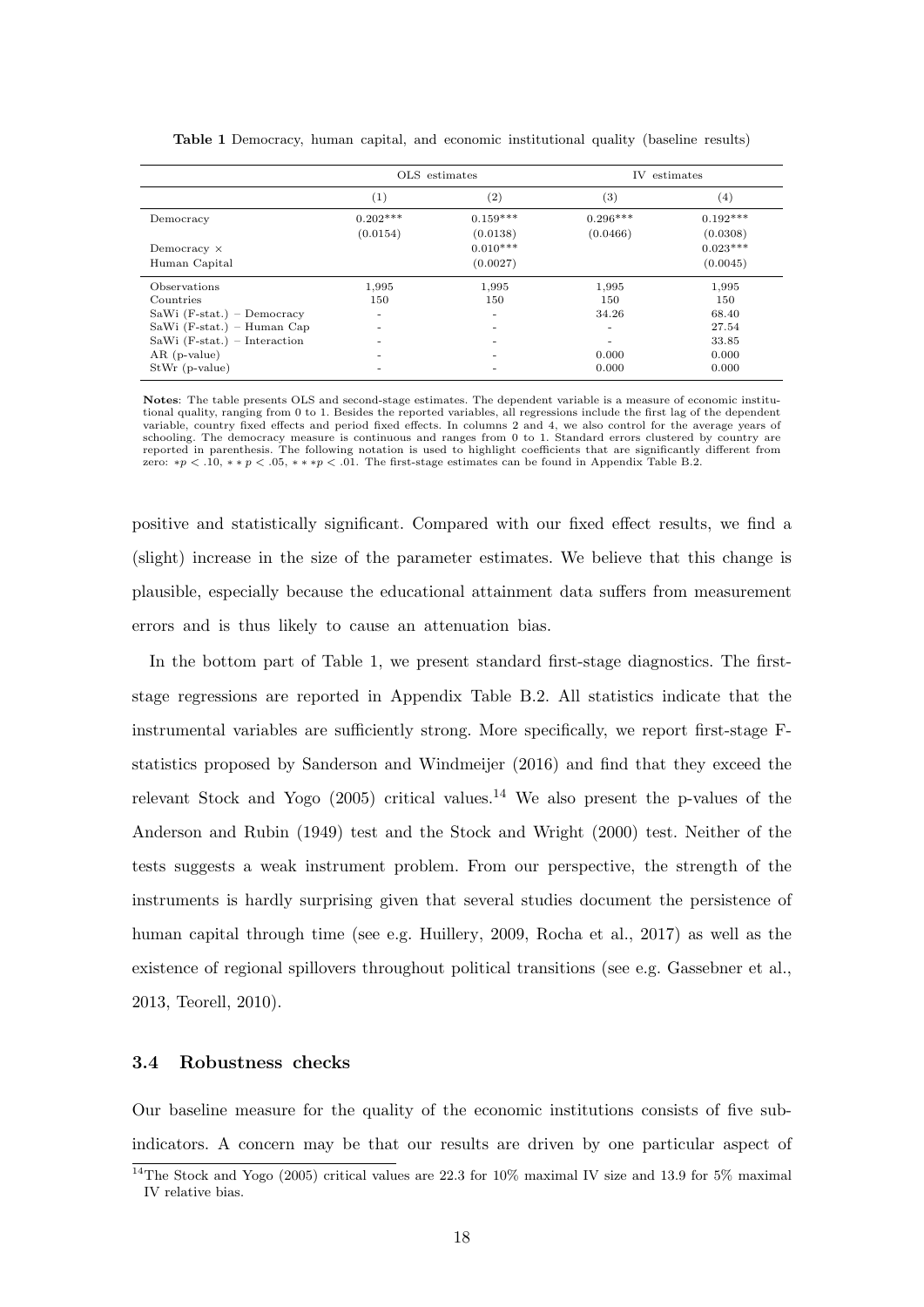institutional quality. To allay this concern, we show separate estimates for each of the sub-indicators in Appendix Table [B.3.](#page-32-1) We see that our two parameters of interests are positive and statistically significant at conventional levels in all five analyses. The subindicators for private property rights and access to courts can even further decomposed because V-Dem provides gender-specific indicators. However, the estimates reported in Appendix Table [B.4](#page-33-0) do not provide evidence for gender-related heterogeneities.

The appendix also presents the results of various sub-sample analyses. In particular, Appendix Table [B.5](#page-33-1) illustrates how our estimates change if we separately exclude all countries from a particular continent. In Appendix Table [B.6,](#page-34-0) we limit our analysis to specific periods  $(1970 - 2019, 1945 - 2019, 1920 - 1989)$ . We find that the regression coefficients of the parameters  $\beta_1$  and  $\beta_3$  are positive and statistically significant in all estimations. This robustness is reassuring since it allays the concern that our baseline results are driven by a particular group of countries or time period.

As outlined in Section [3.1,](#page-12-1) the literature includes several democracy indices. Out of these measures, we use the continuous Machine Learning index developed by Gründler [and Krieger](#page-24-10) [\(2016,](#page-24-10) [2021a\)](#page-24-11) as our baseline indicator since we think that it has a more sophisticated aggregation method and thus creates more reliable estimates than other indicators (for details, see Gründler and Krieger, [2021b\)](#page-24-3). To check whether our results hold if we change the measure of democracy, we use four alternative indicators: (i) the Boix-Miller-Rosato index, (ii) the binary Machine Learning measure, (iii) the Polyarchy index by [Teorell et al.](#page-26-8) [\(2019\)](#page-26-8), and (iv) the Lexical Index of Electoral Democracy. The results of our robustness checks are reported in Appendix Table [B.7.](#page-34-1) When comparing these results with the results presented in Table [1,](#page-18-0) we find only minor differences.

In our main analysis, we apply data averaged over five years. We choose this period length since Barro and Lee's educational attainment data is only available every fifth year. To test whether that this choice influences our findings, we replicate our baseline table with ten-year averages. Appendix Table [B.9](#page-35-0) illustrates that our results are barely affected by our choice.

Finally, we augment our regression models by adding a set of time-varying control variables. The basic rationale behind this step is to block off alternative mechanisms through which our instruments may affect the quality of the economic institutions. Our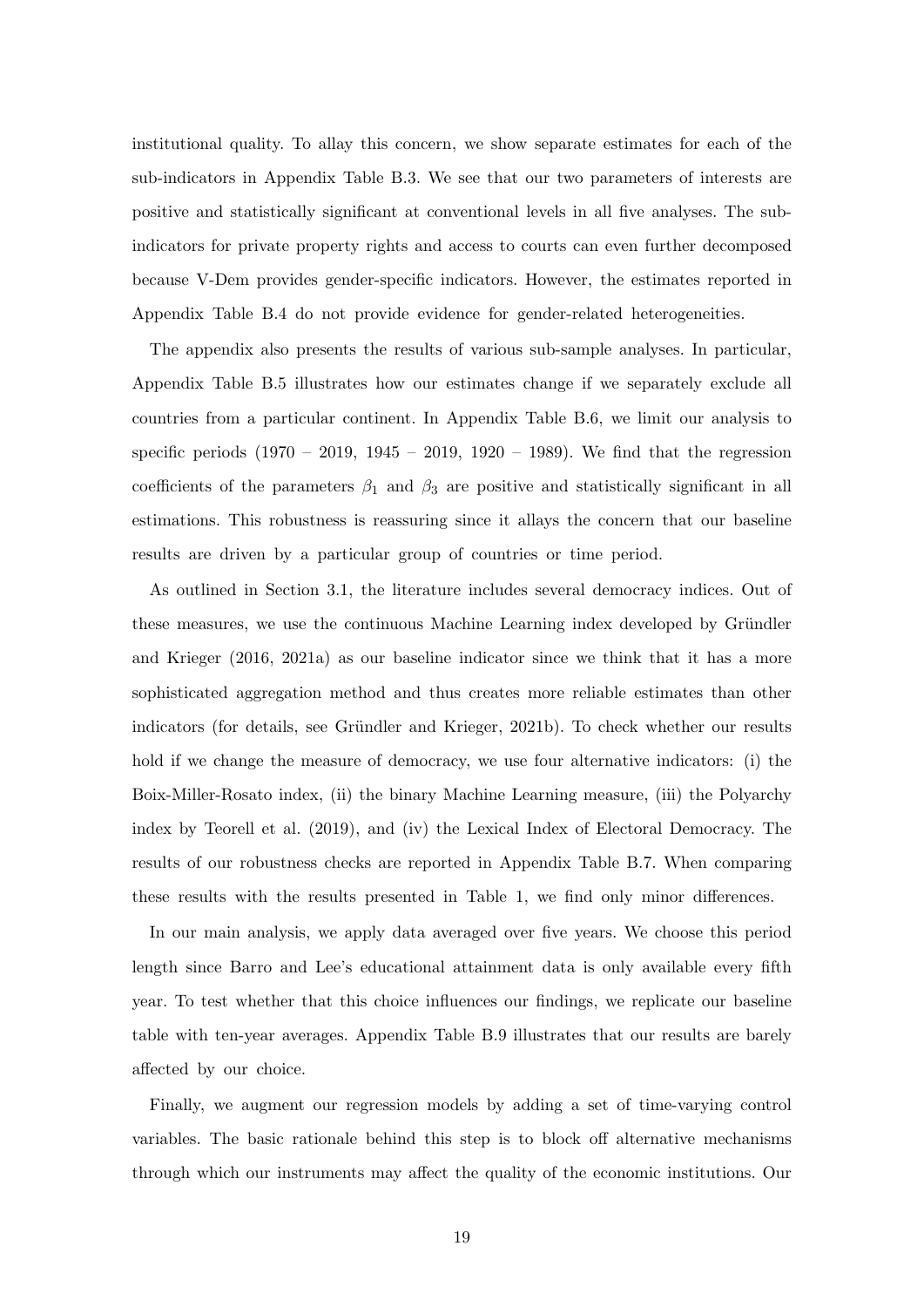list of control variables includes: the level of economic development (measured by the per-capita GDP), the population size, an indicator of civil conflict, the regional level of economic institutional quality, and a Gini-coefficient that reflects the inequality in educational attainment. An immediate consequence of our model extension is that the number of observations decreases by more than 10 percent (see Appendix Figure [B.8\)](#page-35-1). With regard to the parameters of interest, we observe hardly any change compared to Table [1.](#page-18-0)

#### 3.5 Discussion of an alternative explanation

We have found only one empirical analysis that investigates whether the relationship between democracy and economic institutional quality depends on the level of human capital. [Fortunato and Panizza](#page-23-2) [\(2015\)](#page-23-2) exploit data from the International Country Risk Guide to show that the interaction between the levels of democracy and human capital positively correlates with institutional quality. These authors explain their result with differences among democratic regimes. More specifically, [Fortunato and Panizza](#page-23-2) [\(2015\)](#page-23-2) argue that highly educated voters elect more competent political leaders and that the competent leaders implement better economic institutions. By contrast, our theoretical model suggests that differences among the autocratic regimes explain why institutional quality improves more after a democratic transition if people command a high level of human capital.

In their article, [Fortunato and Panizza](#page-23-2) [\(2015\)](#page-23-2) do not offer empirical evidence that supports their explanation. The remainder of this section thus examines whether their hypothesis has great explanatory power. To this end, we need a measure for leaders' competence, which is difficult because of conceptual and data availability reasons. The standard approach in the literature is to exploit information on leaders' education to approximate the competence of politicians (see e.g. [Baltrunaite et al.,](#page-22-15) [2014,](#page-22-15) [Besley and](#page-23-14) [Reynal-Querol,](#page-23-14) [2011,](#page-23-14) [Galasso and Nannicini,](#page-24-16) [2011,](#page-24-16) [Kotakorpi and Poutvaara,](#page-25-15) [2011\)](#page-25-15). A rationale behind this imperfect proxy is that educated people make on average better economic decisions (see e.g. [Agarwal and Mazumder,](#page-22-16) [2013,](#page-22-16) [D'Acunto et al.,](#page-23-15) [2019\)](#page-23-15). To obtain data on the education of political leaders, we use and extend the database by [Besley et al.](#page-23-16) [\(2011\)](#page-23-16) and [Besley and Reynal-Querol](#page-23-14) [\(2011\)](#page-23-14). More specifically, we exploit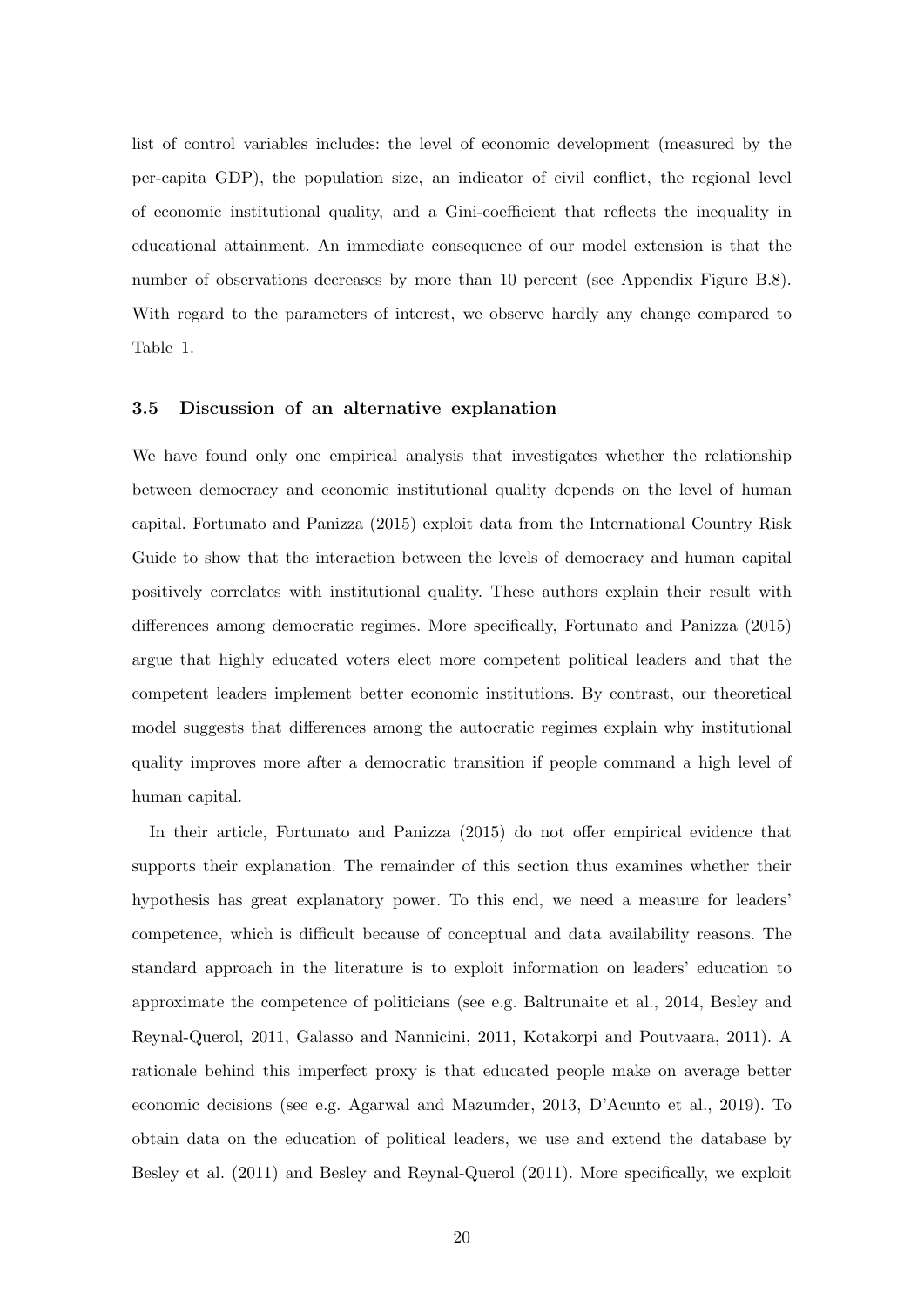their database and a number of web sources to identify which political leaders hold a college degree. In our analysis, we use this information in two ways. First, we add our measures of leader's competence as control variable to our regression models. Appendix Table [B.10](#page-36-0) illustrates that our two parameters of interest  $(\beta_1, \beta_3)$  remain positive and statistically significant in this case. In the fixed effect analyses, we also find supporting evidence for the hypotheses that competent political leaders implement better economic institutions. Second, we use our measure of leaders' competence as dependent variable. Appendix Table [B.11](#page-36-1) presents the results of the corresponding regressions. In line with [Besley and Reynal-Querol](#page-23-14) [\(2011\)](#page-23-14), we observe that the competence of political leaders increases after a democratic transition. However, our findings do not substantiate the argument by [Fortunato and Panizza](#page-23-2) [\(2015\)](#page-23-2) since we do not see that this relationship becomes stronger if people command a high level of human capital.

## <span id="page-21-0"></span>4 Conclusions

We present a simple theoretical model that predicts an increase in the quality of the economic institutions in the aftermath of a transition from autocracy to democracy. In addition, our model predicts that this improvement is larger when the level of human capital is high. Results form a comprehensive country-level panel data analysis confirm these predictions.

From a broader perspective, we believe that our paper has two key messages. First, there is heterogeneity in the economic consequences of political transitions. Getting a better understanding of these heterogeneities is important, for instance to avoid that people develop illusive beliefs about how their economic well-being will improve after a democratization. Unfulfilled expectations may result in dissatisfaction and thus might increase the support for leaders with authoritarian attitudes. Second, our paper shows that researchers should pay more attention to the differences among autocracies when examining the consequence of democratic transitions. In this regard, we second [Dorsch](#page-23-13) [and Maarek](#page-23-13) [\(2019\)](#page-23-13) who find that the initial level of income inequality determines how redistribution changes after a democratization.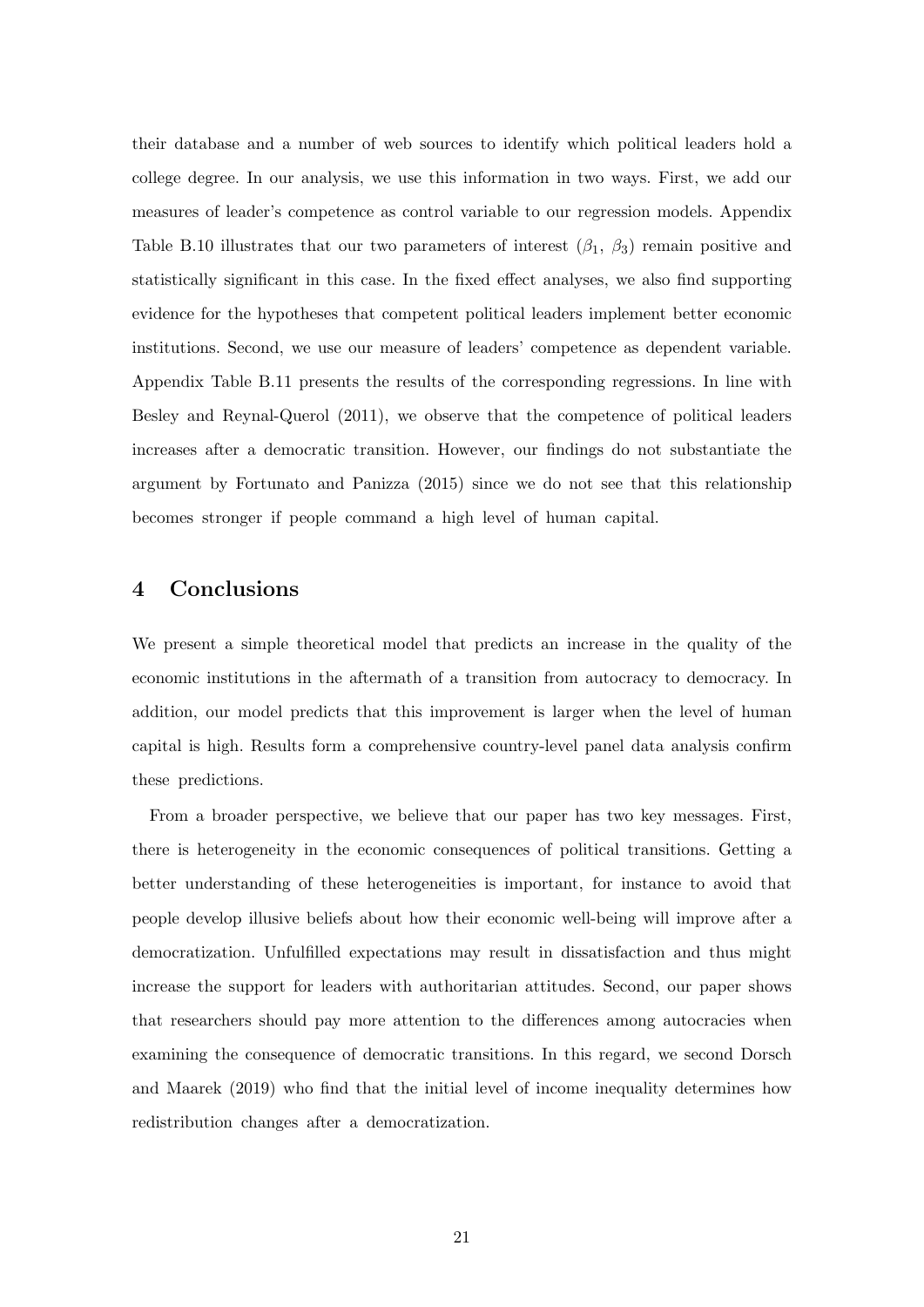## References

- <span id="page-22-12"></span>Acemoglu, D., Gallego, F. A., and Robinson, J. A. (2014). Institutions, human capital, and development. Annu. Rev. Econ., 6(1):875–912.
- <span id="page-22-0"></span>Acemoglu, D., Johnson, S., and Robinson, J. A. (2001). The colonial origins of comparative development: An empirical investigation. American economic review, 91(5):1369–1401.
- <span id="page-22-1"></span>Acemoglu, D., Johnson, S., and Robinson, J. A. (2002). Reversal of fortune: Geography and institutions in the making of the modern world income distribution. The Quarterly journal of economics, 117(4):1231–1294.
- <span id="page-22-2"></span>Acemoglu, D., Johnson, S., and Robinson, J. A. (2005a). Institutions as a fundamental cause of long-run growth. Handbook of economic growth, 1:385–472.
- <span id="page-22-3"></span>Acemoglu, D., Johnson, S., and Robinson, J. A. (2005b). The rise of europe: Atlantic trade, institutional change, and economic growth. American economic review, 95(3):546–579.
- <span id="page-22-11"></span>Acemoglu, D., Naidu, S., Restrepo, P., and Robinson, J. A. (2019). Democracy does cause growth. Journal of Political Economy, 127(1):47–100.
- <span id="page-22-9"></span>Acemoglu, D. and Robinson, J. A. (2001). A theory of political transitions. American Economic Review, 91(4):938–963.
- <span id="page-22-10"></span>Acemoglu, D. and Robinson, J. A. (2005). Economic origins of dictatorship and democracy. Cambridge University Press.
- <span id="page-22-5"></span>Acemoglu, D. and Robinson, J. A. (2006). De facto political power and institutional persistence. American Economic Review, 96(2):325–330.
- <span id="page-22-6"></span>Acemoglu, D. and Robinson, J. A. (2008). Persistence of power, elites, and institutions. American Economic Review, 98(1):267–93.
- <span id="page-22-4"></span>Acemoglu, D. and Robinson, J. A. (2013). Why nations fail: The origins of power, prosperity, and poverty. Crown Business.
- <span id="page-22-7"></span>Adsera, A., Boix, C., and Payne, M. (2003). Are you being served? political accountability and quality of government. The Journal of Law, Economics, and Organization,  $19(2):445-490$ .
- <span id="page-22-16"></span>Agarwal, S. and Mazumder, B. (2013). Cognitive abilities and household financial decision making. American Economic Journal: Applied Economics, 5(1):193–207.
- <span id="page-22-13"></span>Aidt, T. S. and Jensen, P. S. (2014). Workers of the world, unite! franchise extensions and the threat of revolution in europe, 1820–1938. European Economic Review, 72:52–75.
- <span id="page-22-14"></span>Anderson, T. W. and Rubin, H. (1949). Estimation of the parameters of a single equation in a complete system of stochastic equations. The Annals of Mathematical Statistics, 20(1):46–63.
- <span id="page-22-8"></span>Assiotis, A. and Sylwester, K. (2015). Does democracy promote the rule of law? Journal of Economic Development, 40(1):63.
- <span id="page-22-15"></span>Baltrunaite, A., Bello, P., Casarico, A., and Profeta, P. (2014). Gender quotas and the quality of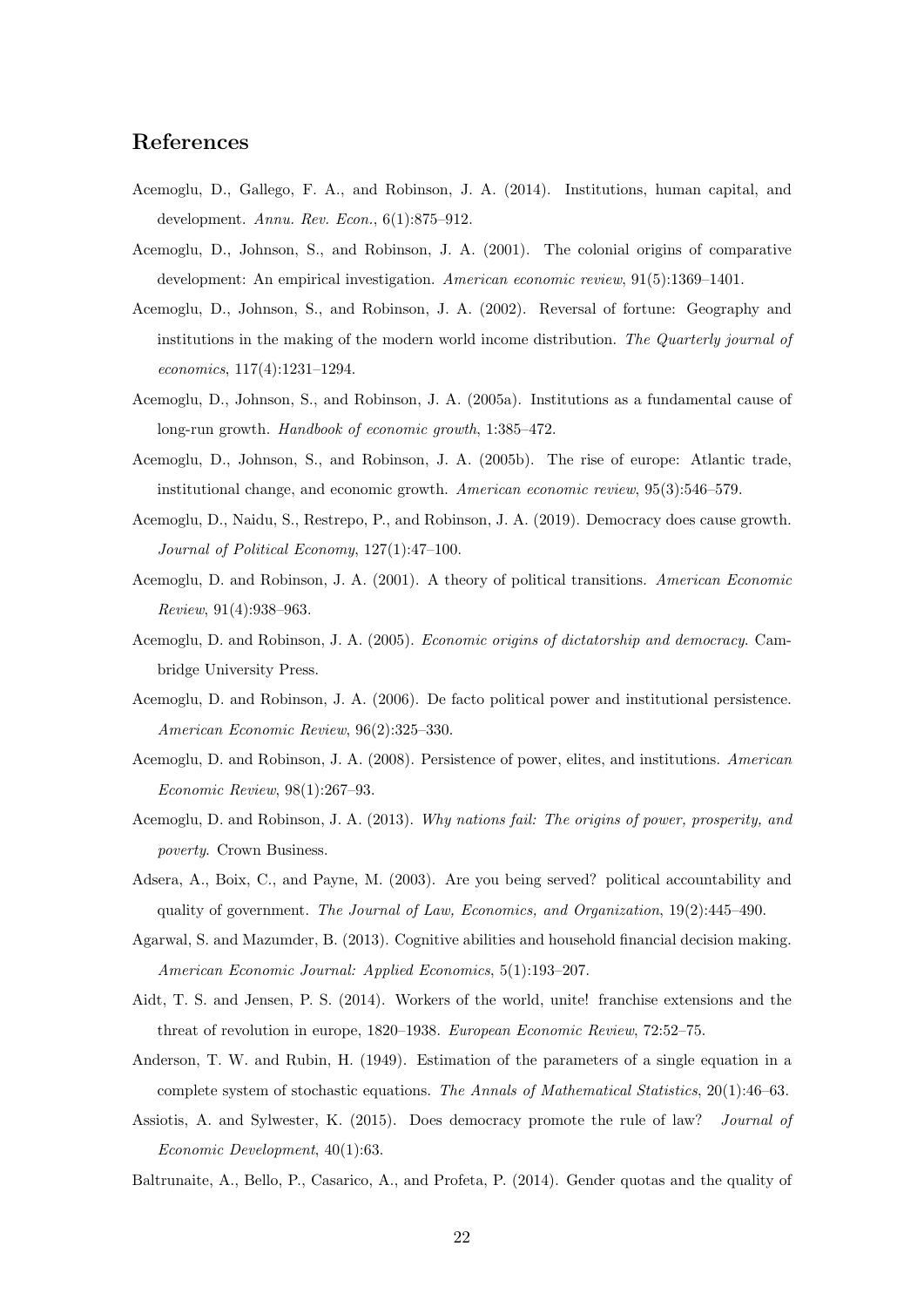politicians. Journal of Public Economics, 118:62–74.

- <span id="page-23-9"></span>Barro, R. J. and Lee, J. W. (2013). A new data set of educational attainment in the world, 1950–2010. Journal of development economics, 104:184–198.
- <span id="page-23-10"></span>Barro, R. J. and Lee, J.-W. (2015). Education matters. Global schooling gains from the 19th to the 21st century. Oxford University Press.
- <span id="page-23-5"></span>Baum, M. A. and Lake, D. A. (2003). The political economy of growth: democracy and human capital. American Journal of Political Science, 47(2):333–347.
- <span id="page-23-12"></span>Becker, S. O., Hornung, E., and Woessmann, L. (2011). Education and catch-up in the industrial revolution. American Economic Journal: Macroeconomics, 3(3):92–126.
- <span id="page-23-4"></span>Besley, T. and Ghatak, M. (2010). Property rights and economic development. In Handbook of development economics, volume 5, pages 4525–4595. Elsevier.
- <span id="page-23-16"></span>Besley, T., Montalvo, J. G., and Reynal-Querol, M. (2011). Do educated leaders matter? The Economic Journal, 121(554):F205–227.
- <span id="page-23-14"></span>Besley, T. and Reynal-Querol, M. (2011). Do democracies select more educated leaders? American political science review, 105(3):552–566.
- <span id="page-23-7"></span>Bjørnskov, C. and Rode, M. (2020). Regime types and regime change: A new dataset on democracy, coups, and political institutions. The Review of International Organizations, 15(2):531–551.
- <span id="page-23-8"></span>Boix, C., Miller, M., and Rosato, S. (2013). A complete data set of political regimes, 1800–2007. Comparative Political Studies, 46(12):1523–1554.
- <span id="page-23-11"></span>Cohen, D. and Soto, M. (2007). Growth and human capital: good data, good results. *Journal of* economic growth,  $12(1):51-76$ .
- <span id="page-23-17"></span>Coppedge, M., Gerring, J., Knutsen, C. H., Lindberg, S. I., Skaaning, S.-E., and Teorell, J. (2021). V-dem codebook v11.1.
- <span id="page-23-15"></span>D'Acunto, F., Hoang, D., Paloviita, M., and Weber, M. (2019). Iq, expectations, and choice. Technical report, National Bureau of Economic Research.
- <span id="page-23-3"></span>De Haan, J. and Sturm, J.-E. (2003). Does more democracy lead to greater economic freedom? new evidence for developing countries. European Journal of Political Economy, 19(3):547-563.
- <span id="page-23-1"></span>De Long, J. B. and Shleifer, A. (1993). Princes and merchants: European city growth before the industrial revolution. The Journal of Law and Economics, 36(2):671–702.
- <span id="page-23-13"></span>Dorsch, M. T. and Maarek, P. (2019). Democratization and the conditional dynamics of income distribution. American Political Science Review, 113(2):385–404.
- <span id="page-23-2"></span>Fortunato, P. and Panizza, U. (2015). Democracy, education and the quality of government. Journal of Economic Growth, 20(4):333–363.
- <span id="page-23-6"></span><span id="page-23-0"></span>Friedman, M. (1962). Capitalism and freedom. University of Chicago press.
- Fujiwara, T. (2015). Voting technology, political responsiveness, and infant health: Evidence from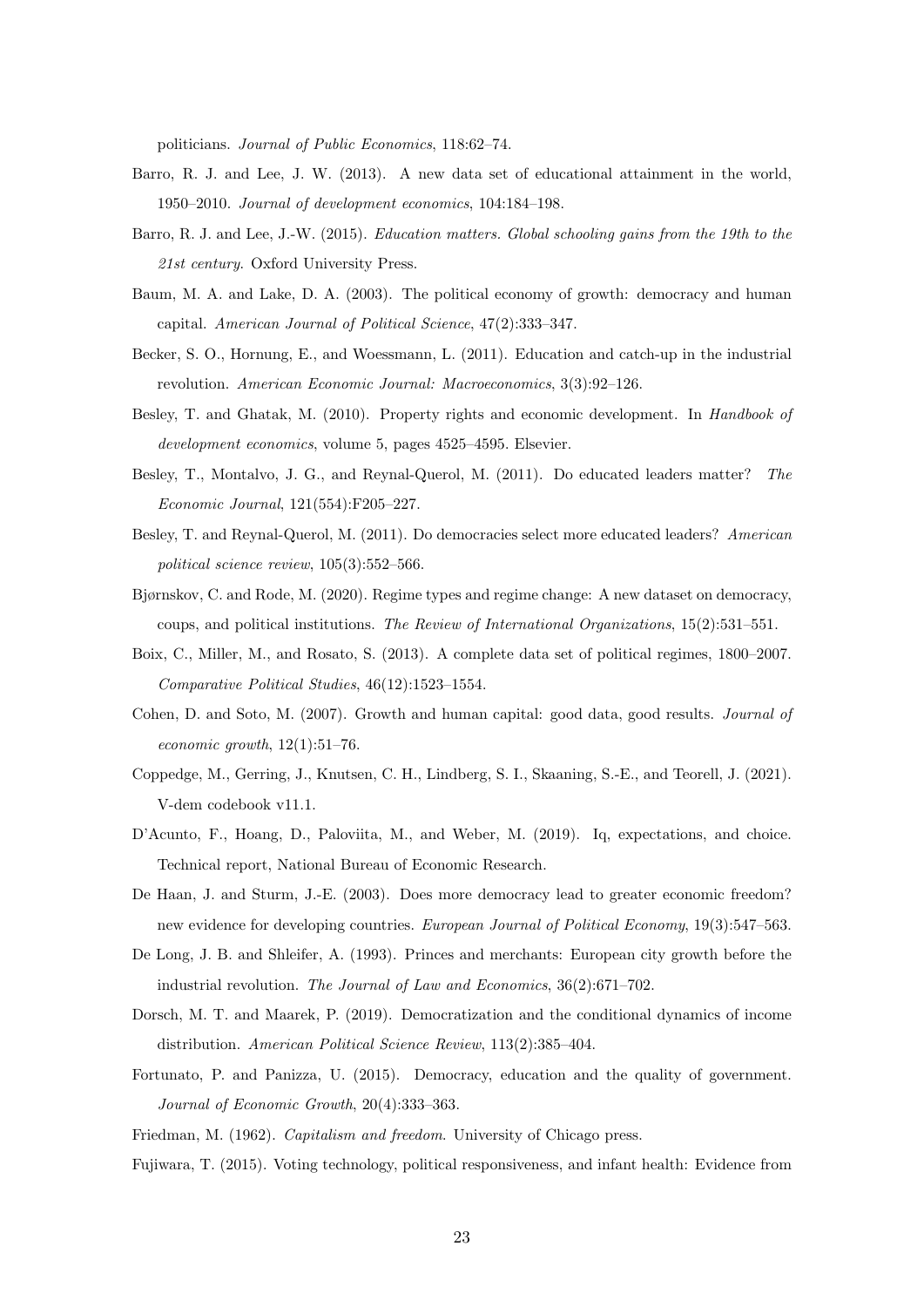brazil. Econometrica, 83(2):423–464.

- <span id="page-24-16"></span>Galasso, V. and Nannicini, T. (2011). Competing on good politicians. American political science review, 105(1):79–99.
- <span id="page-24-12"></span>Gallego, F. A. (2010). Historical origins of schooling: The role of democracy and political decentralization. The Review of Economics and Statistics, 92(2):228–243.
- <span id="page-24-8"></span>Galor, O., Moav, O., and Vollrath, D. (2009). Inequality in landownership, the emergence of human-capital promoting institutions, and the great divergence. The Review of economic studies, 76(1):143–179.
- <span id="page-24-15"></span>Gassebner, M., Lamla, M. J., and Vreeland, J. R. (2013). Extreme bounds of democracy. Journal of conflict resolution, 57(2):171–197.
- <span id="page-24-5"></span>Giavazzi, F. and Tabellini, G. (2005). Economic and political liberalizations. Journal of monetary economics, 52(7):1297–1330.
- <span id="page-24-6"></span>Giuliano, P., Mishra, P., and Spilimbergo, A. (2013). Democracy and reforms: evidence from a new dataset. American Economic Journal: Macroeconomics, 5(4):179–204.
- <span id="page-24-7"></span>Grosjean, P. and Senik, C. (2011). Democracy, market liberalization, and political preferences. The Review of Economics and Statistics, 93(1):365–381.
- <span id="page-24-10"></span>Gründler, K. and Krieger, T. (2016). Democracy and growth: Evidence from a machine learning indicator. European Journal of Political Economy, 45:85–107.
- <span id="page-24-11"></span>Gründler, K. and Krieger, T. (2021a). Should we care (more) about data aggregation? European Economic Review, forthcoming.
- <span id="page-24-3"></span>Gründler, K. and Krieger, T. (2021b). Using machine learning for measuring democracy: A practitioners guide and a new updated dataset for 186 countries from 1919 to 2019. European Journal of Political Economy, page 102047.
- <span id="page-24-1"></span>Hall, R. E. and Jones, C. I. (1999). Why do some countries produce so much more output per worker than others? The quarterly journal of economics,  $114(1):83-116$ .
- <span id="page-24-13"></span><span id="page-24-0"></span>Hayek, F. (1944). The road to serfdom. University of Chicago Press.
- Huillery, E. (2009). History matters: The long-term impact of colonial public investments in french west africa. American economic journal: applied economics, 1(2):176–215.
- <span id="page-24-14"></span>Huntington, S. P. (1993). The third wave: Democratization in the late twentieth century, volume 4. University of Oklahoma press.
- <span id="page-24-2"></span>Knack, S. and Keefer, P. (1995). Institutions and economic performance: cross-country tests using alternative institutional measures. Economics & Politics,  $7(3):207-227$ .
- <span id="page-24-4"></span>Knutsen, C. H. (2011). Democracy, dictatorship and protection of property rights. The Journal of Development Studies, 47(1):164–182.
- <span id="page-24-9"></span>Knutsen, C. H. and Wig, T. (2015). Government turnover and the effects of regime type: How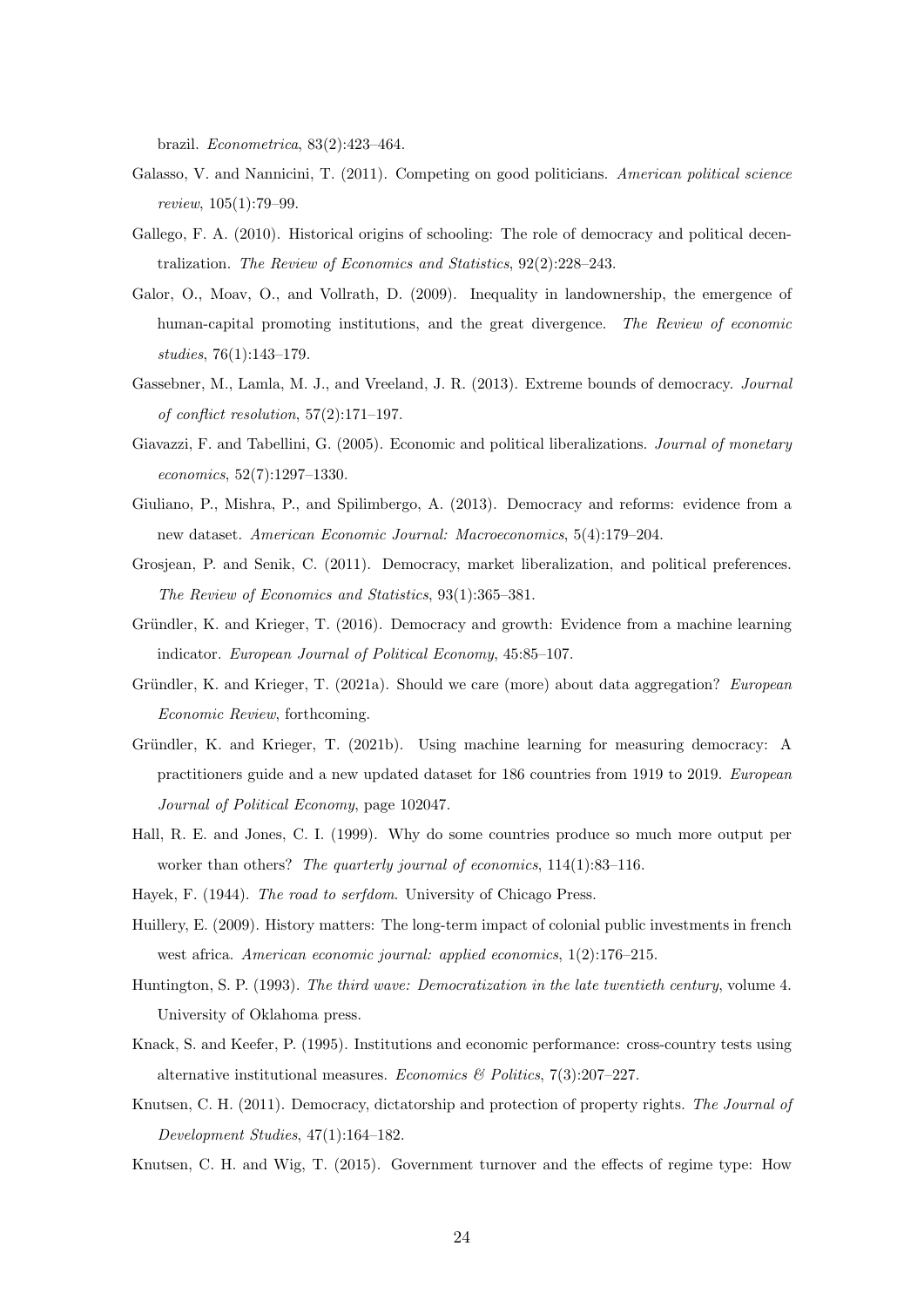requiring alternation in power biases against the estimated economic benefits of democracy. Comparative Political Studies, 48(7):882–914.

- <span id="page-25-15"></span>Kotakorpi, K. and Poutvaara, P. (2011). Pay for politicians and candidate selection: An empirical analysis. Journal of Public Economics, 95(7-8):877–885.
- <span id="page-25-5"></span>Kotschy, R. and Sunde, U. (2017). Democracy, inequality, and institutional quality. European Economic Review, 91:209–228.
- <span id="page-25-9"></span>Krieger, T. (2020). Elite structure and the provision of health-promoting public goods. ZEW-Centre for European Economic Research Discussion Paper, (20-064).
- <span id="page-25-4"></span>Krieger, T. and Meierrieks, D. (2016). Political capitalism: The interaction between income inequality, economic freedom and democracy. European Journal of Political Economy, 45:115– 132.
- <span id="page-25-6"></span>Leblang, D. A. (1996). Property rights, democracy and economic growth. Political Research  $Quarterly, 49(1):5-26.$
- <span id="page-25-12"></span>Lee, J.-W. and Lee, H. (2016). Human capital in the long run. Journal of Development Economics, 122:147–169.
- <span id="page-25-10"></span>Llavador, H. and Oxoby, R. J. (2005). Partisan competition, growth, and the franchise. Quarterly Journal of Economics, 120(3):1155–1189.
- <span id="page-25-7"></span>Lundström, S. (2005). The effect of democracy on different categories of economic freedom. European Journal of Political Economy, 21(4):967–980.
- <span id="page-25-13"></span>Madsen, J. B. and Murtin, F. (2017). British economic growth since 1270: the role of education. Journal of Economic Growth, 22(3):229–272.
- <span id="page-25-8"></span>Méon, P.-G. and Sekkat, K. (2021). A time to throw stones, a time to reap: How long does it take for democratic transitions to improve institutional outcomes? Journal of Institutional Economics, forthcoming.
- <span id="page-25-2"></span><span id="page-25-1"></span>North, D. C. (1991). Institutions. Journal of economic perspectives, 5(1):97–112.
- North, D. C. and Weingast, B. R. (1989). Constitutions and commitment: the evolution of institutions governing public choice in seventeenth-century england. The journal of economic history, 49(4):803–832.
- <span id="page-25-0"></span>Olson, M. (1993). Dictatorship, democracy, and development. American Political Science Review, 87(3):567–576.
- <span id="page-25-11"></span>Pemstein, D., Meserve, S. A., and Melton, J. (2010). Democratic compromise: A latent variable analysis of ten measures of regime type. Political Analysis, 18(4):426–449.
- <span id="page-25-14"></span>Persson, T. and Tabellini, G. (2009). Democratic capital: The nexus of political and economic change. American Economic Journal: Macroeconomics, 1(2):88–126.
- <span id="page-25-3"></span>Pinkovskiy, M. L. (2017). Growth discontinuities at borders. Journal of Economic Growth,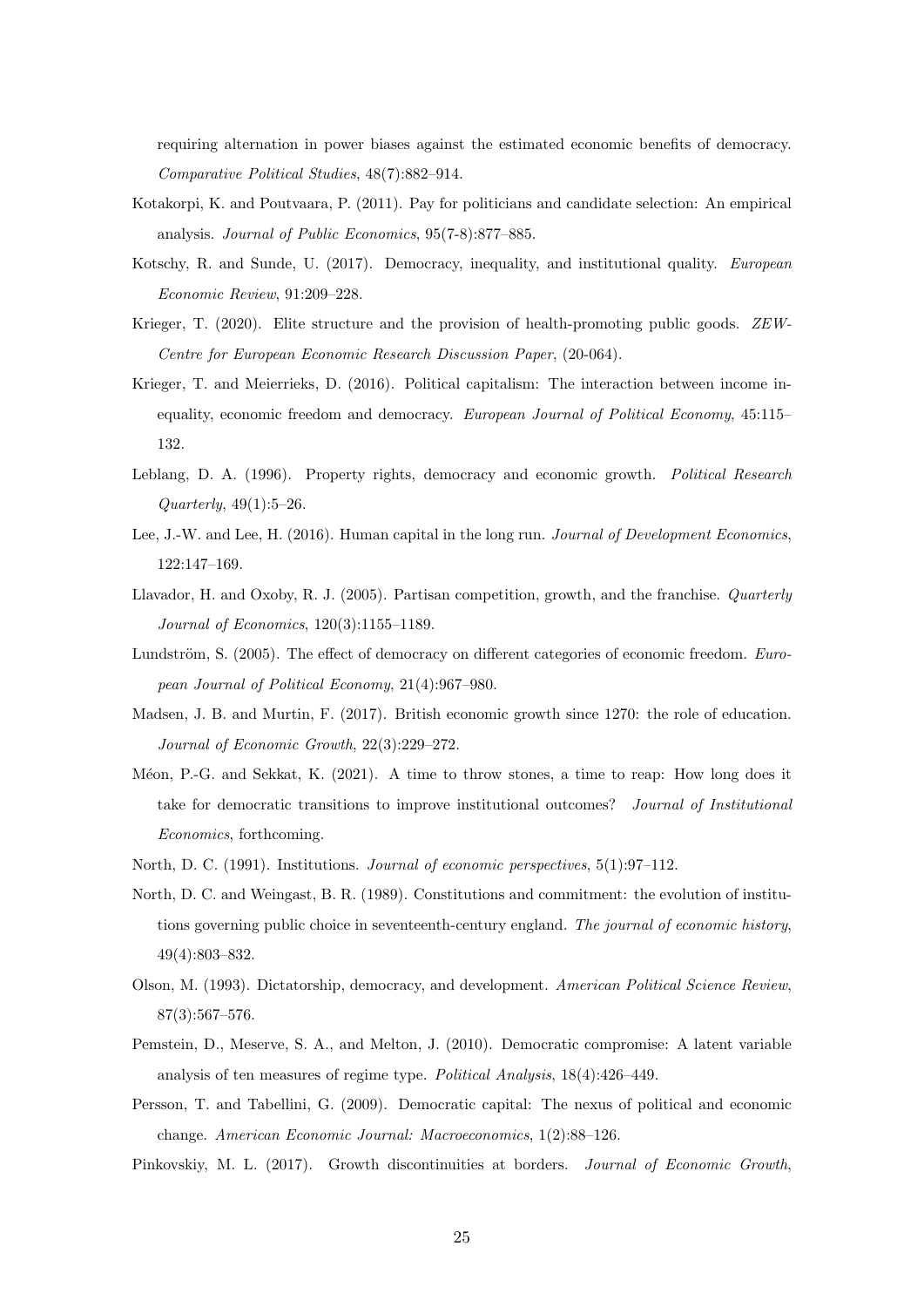22(2):145–192.

- <span id="page-26-5"></span>Pitlik, H. (2008). The impact of growth performance and political regime type on economic policy liberalization.  $Kyklos, 61(2):258-278$ .
- <span id="page-26-0"></span>Przeworski, A. and Limongi, F. (1993). Political regimes and economic growth. Journal of Economic Perspectives, 7(3):51–69.
- <span id="page-26-10"></span>Rocha, R., Ferraz, C., and Soares, R. R. (2017). Human capital persistence and development. American Economic Journal: Applied Economics, 9(4):105–36.
- <span id="page-26-6"></span>Rode, M. and Gwartney, J. D. (2012). Does democratization facilitate economic liberalization? European Journal of Political Economy, 28(4):607–619.
- <span id="page-26-2"></span>Rodrik, D. (2008). One economics, many recipes: globalization, institutions, and economic growth. Princeton University Press.
- <span id="page-26-1"></span>Rodrik, D., Subramanian, A., and Trebbi, F. (2004). Institutions rule: the primacy of institutions over geography and integration in economic development. Journal of economic growth, 9(2):131–165.
- <span id="page-26-12"></span>Sanderson, E. and Windmeijer, F. (2016). A weak instrument f-test in linear iv models with multiple endogenous variables. Journal of Econometrics, 190(2):212–221.
- <span id="page-26-9"></span>Skaaning, S.-E., Gerring, J., and Bartusevičius, H. (2015). A lexical index of electoral democracy. Comparative Political Studies, 48(12):1491–1525.
- <span id="page-26-3"></span>Sokoloff, K. L. and Engerman, S. L. (2000). Institutions, factor endowments, and paths of development in the new world. Journal of Economic perspectives, 14(3):217–232.
- <span id="page-26-7"></span>Stasavage, D. (2005). Democracy and education spending in Africa. American Journal of Political Science, 49(2):343–358.
- <span id="page-26-13"></span>Stock, J. and Yogo, M. (2005). Testing for Weak Instruments in Linear IV Regression, pages 80–108. Cambridge University Press, New York.
- <span id="page-26-14"></span>Stock, J. H. and Wright, J. H. (2000). Gmm with weak identification. Econometrica, 68(5):1055– 1096.
- <span id="page-26-4"></span>Sunde, U., Cervellati, M., and Fortunato, P. (2008). Are all democracies equally good? the role of interactions between political environment and inequality for rule of law. Economics Letters, 99(3):552–556.
- <span id="page-26-11"></span>Teorell, J. (2010). Determinants of democratization: Explaining regime change in the world, 1972– 2006. Cambridge University Press.
- <span id="page-26-8"></span>Teorell, J., Coppedge, M., Lindberg, S., and Skaaning, S.-E. (2019). Measuring polyarchy across the globe, 1900–2017. Studies in Comparative International Development, 54(1):71–95.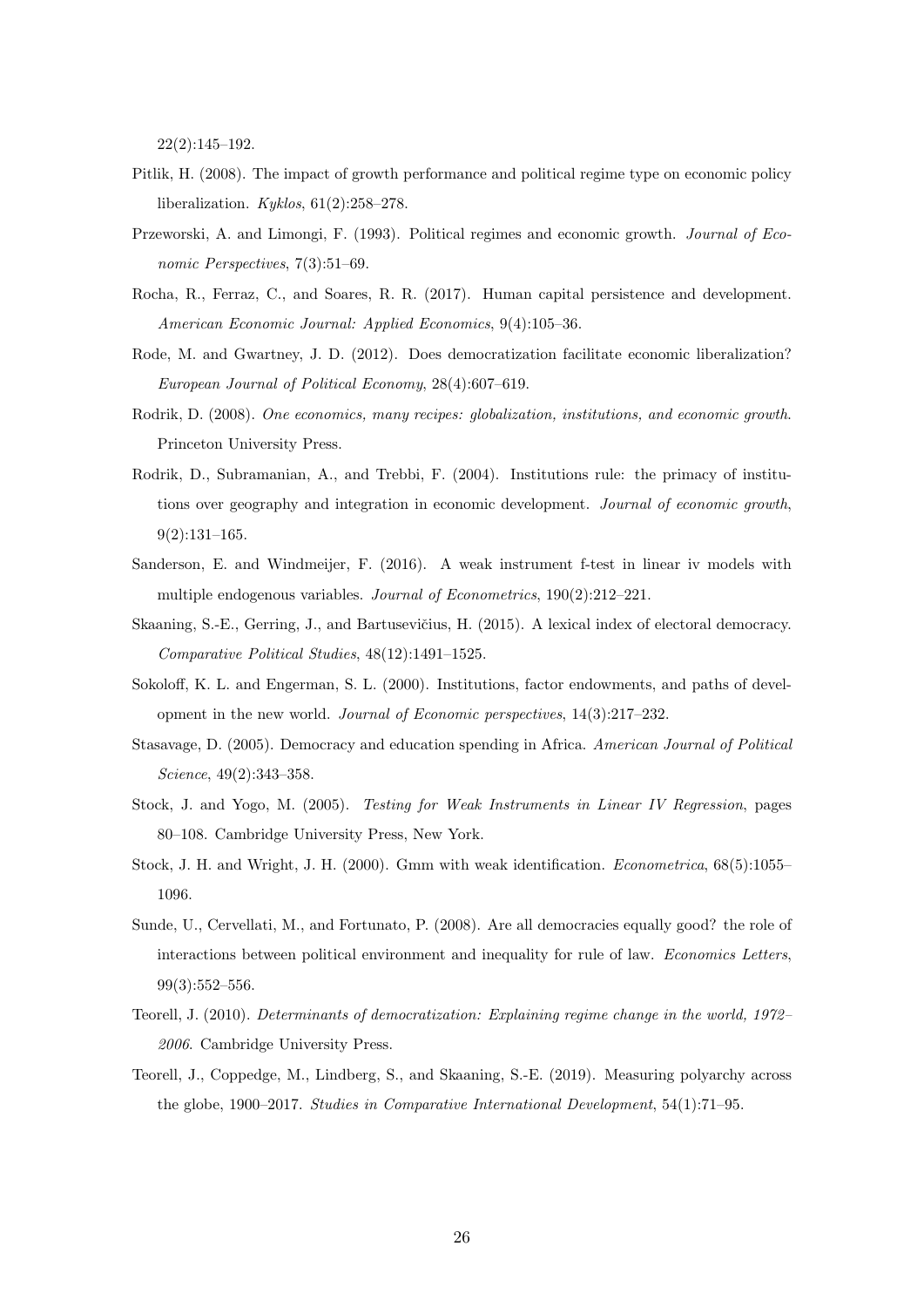## <span id="page-27-0"></span>A Data on economic institutional quality

We exploit the Varieties of Democracy (V-Dem) database to obtain five measures of economic institutional quality. They reflect whether (i) private property rights exist, (ii) citizens have secure and effective access to justice, (iii) courts decide independently, (iv) law enforcement is transparent, and (v) public officials are impartial. All five measures are based on subjective evaluations of country expert. Below, we list the related questionnaires (for additional information, see [Coppedge et al.,](#page-23-17)  $2021$ ).<sup>[15](#page-0-0)</sup> Our index of economic institutional quality is the unweighted average of these five measures.

#### Private property protection

Country experts were asked to provide a gender-specific evaluation. Our indicator of private property protection is the mean of the gender-specific indices.

Question. Do men (women) enjoy the right to private property?

Clarification. Private property includes the right to acquire, possess, inherit, and sell private property, including land. Limits on property rights may come from the state (which may legally limit rights or fail to enforce them); customary laws and practices; or religious or social norms. This question concerns the right to private property, not actual ownership of property. This question does not ask you to assess the relative rights of men and women. Thus, it is possible to assign the lowest possible score to a country even if men and women enjoy equal—and very minimal—property rights.

#### Responses.

- 0: Virtually no men (women) enjoy private property rights of any kind
- 1: Some men (women) enjoy some private property rights, but most have none
- 2: Many men (women) enjoy many private property rights, but a smaller proportion enjoys few or none.
- 3: More than half of men (women) enjoy most private property rights, yet a smaller share of men (women) have much more restricted rights.

 $15$ We use italic font when we quote from [Coppedge et al.](#page-23-17) [\(2021\)](#page-23-17). In our analysis, we standardize all measures to have a minimum of 0 and a maximum of 1 in our empirical analysis.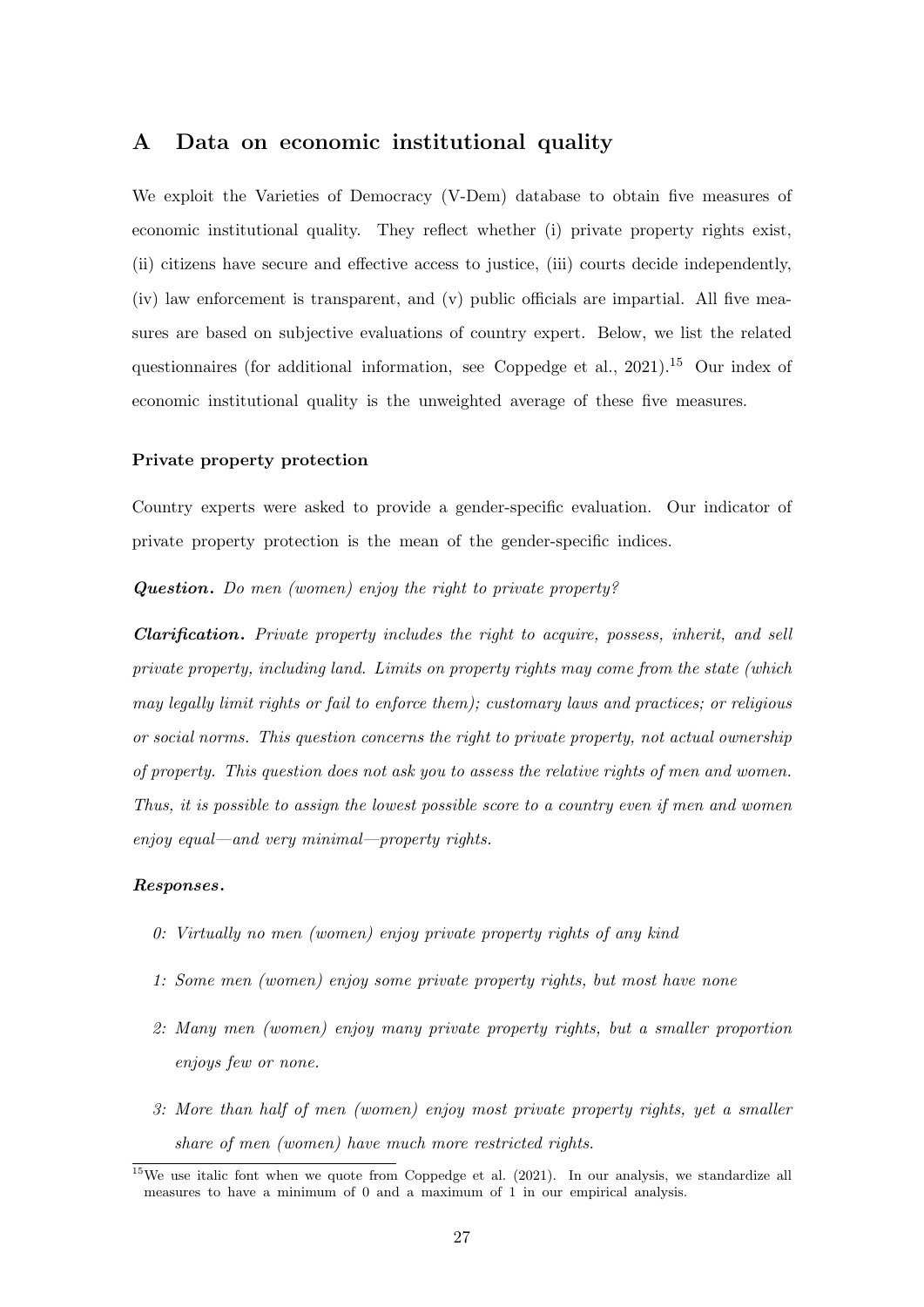- 4: Most men (women) enjoy most private property rights but a small minority does not.
- 5: Virtually all men (women) enjoy all, or almost all property rights.

#### Effective access to justice

Country experts were asked to provide a gender-specific evaluation. Our indicator of effective access to justice is the mean of the gender-specific indices.

Question. Do men (women) enjoy secure and effective access to justice?

**Clarification.** This question specifies the extent to which men (women) can bring cases before the courts without risk to their personal safety, trials are fair, and men (women) have effective ability to seek redress if public authorities violate their rights, including the rights to counsel, defense, and appeal. This question does not ask you to assess the relative access to justice men and women. Thus, it is possible to assign the lowest possible score to a country even if men and women enjoy equal—and extremely limited—access to justice.

### Responses.

- 0: Secure and effective access to justice for men (women) is non-existent.
- 1: Secure and effective access to justice for men is usually not established or widely.
- 2: Secure and effective access to justice for men (women) is inconsistently observed. Minor problems characterize most cases or occur rather unevenly across different parts of the country.
- 3: Secure and effective access to justice for men (women) is usually observed.
- 4: Virtually all men (women) enjoy all, or almost all property rights.

#### Court independence

Country experts were asked to evaluate the independence of high and low courts. Our indicator of court independence is the mean of the two measures.

#### Question.

(a) When the high court in the judicial system is ruling in cases that are salient to the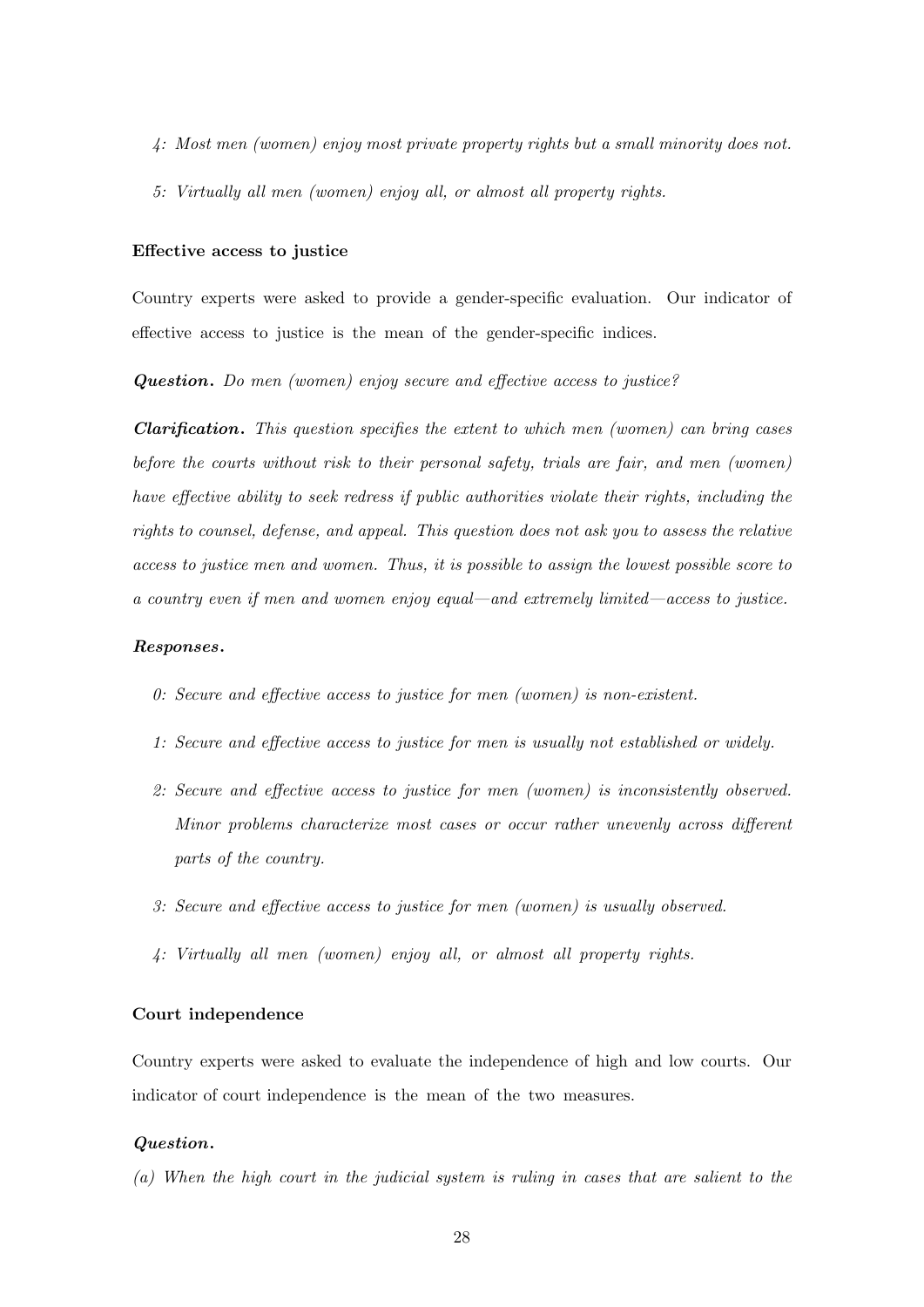government, how often would you say that it makes decisions that merely reflect government wishes regardless of its sincere view of the legal record?

(b) When judges not on the high court are ruling in cases that are salient to the government, how often would you say that their decisions merely reflect government wishes regardless of their sincere view of the legal record?

Clarification. We are seeking to identify autonomous judicial decision-making and its absence. Decisions certainly can reflect government wishes without "merely reflecting" those wishes, i.e. a court can be autonomous when its decisions support the government's position. This is because a court can be fairly persuaded that the government's position is meritorious. By "merely reflect the wishes of the government" we mean that the court's own view of the record, its sincere evaluation of the record, is irrelevant to the outcome. The court simply adopts the government's position regardless of its sincere view of the record.

#### Responses.

- 0: Always
- 1: Usually.
- 2: About half of the time.
- 3: Seldom.
- 4: Never.

#### Transparent laws with predictable enforcement

Question. Are the laws of the land clear, well publicized, coherent (consistent with each other), relatively stable from year to year, and enforced in a predictable manner?

Clarification. This question focuses on the transparency and predictability of the laws of the land.

#### Responses.

0: Transparency and predictability are almost non-existent. The laws of the land are created and/ or enforced in completely arbitrary fashion.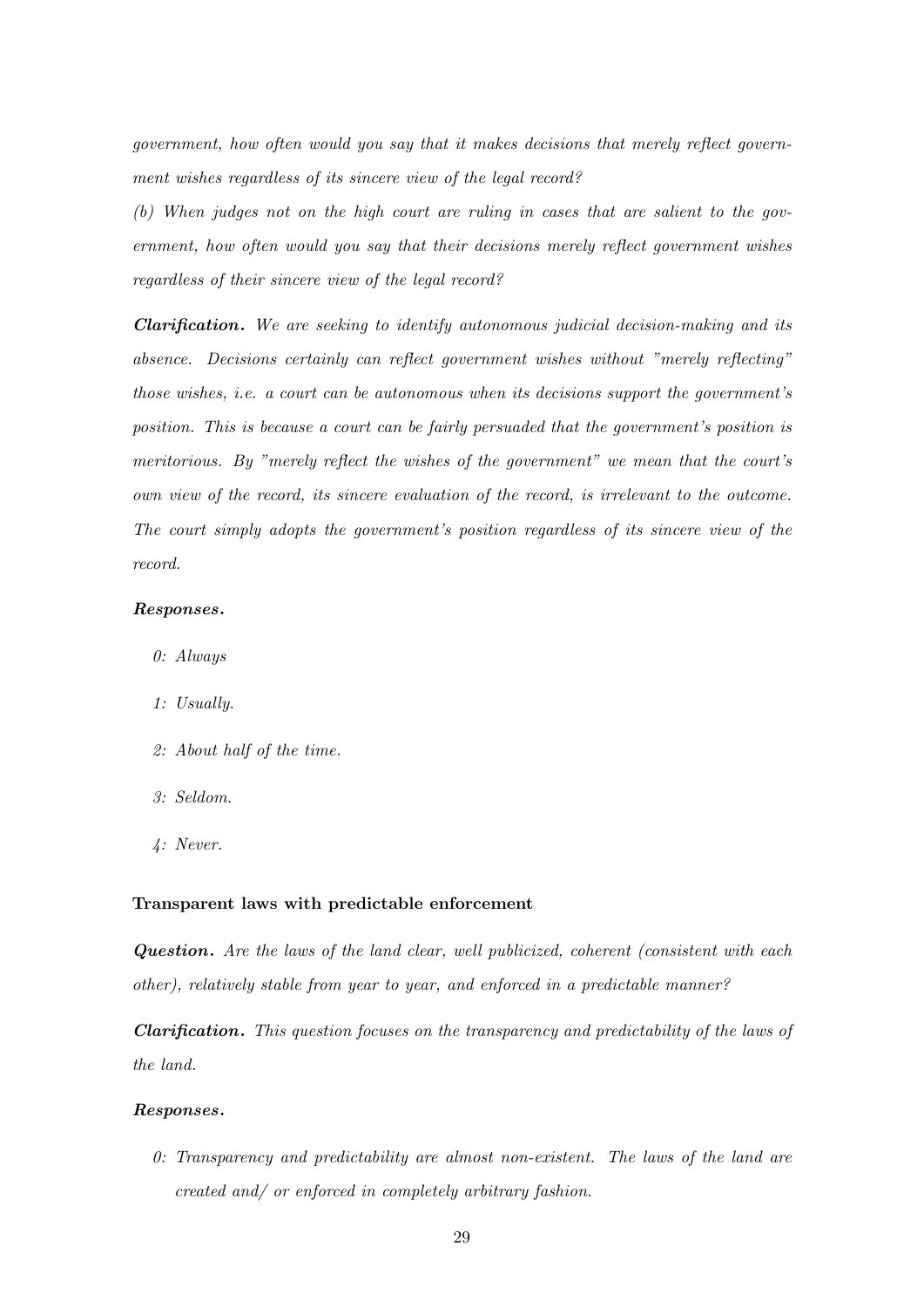- 1: Transparency and predictability are severely limited. The laws of the land are more often than not created and/ or enforced in arbitrary fashion.
- 2: Transparency and predictability are somewhat limited. The laws of the land are mostly created in a non-arbitrary fashion but enforcement is rather arbitrary in some parts of the country.
- 3: Transparency and predictability are fairly strong. The laws of the land are usually created and enforced in a non-arbitrary fashion.
- 4: Transparency and predictability are very strong. The laws of the land are created and enforced in a non-arbitrary fashion.

#### Rigorous and impartial public administration

Question. Are public officials rigorous and impartial in the performance of their duties? Clarification. This question focuses on the extent to which public officials generally abide by the law and treat like cases alike, or conversely, the extent to which public administration is characterized by arbitrariness and biases (i.e., nepotism, cronyism, or discrimination). The question covers the public officials that handle the cases of ordinary people. If no functioning public administration exists, the lowest score  $(0)$  applies.

#### Responses.

- 0: The law is not respected by public officials. Arbitrary or biased administration of the law is rampant.
- 1: The law is weakly respected by public officials. Arbitrary or biased administration of the law is widespread.
- 2: The law is modestly respected by public officials. Arbitrary or biased administration of the law is moderate.
- 3: The law is mostly respected by public officials. Arbitrary or biased administration of the law is limited.
- 4: The law is generally fully respected by the public officials. Arbitrary or biased administration of the law is very limited.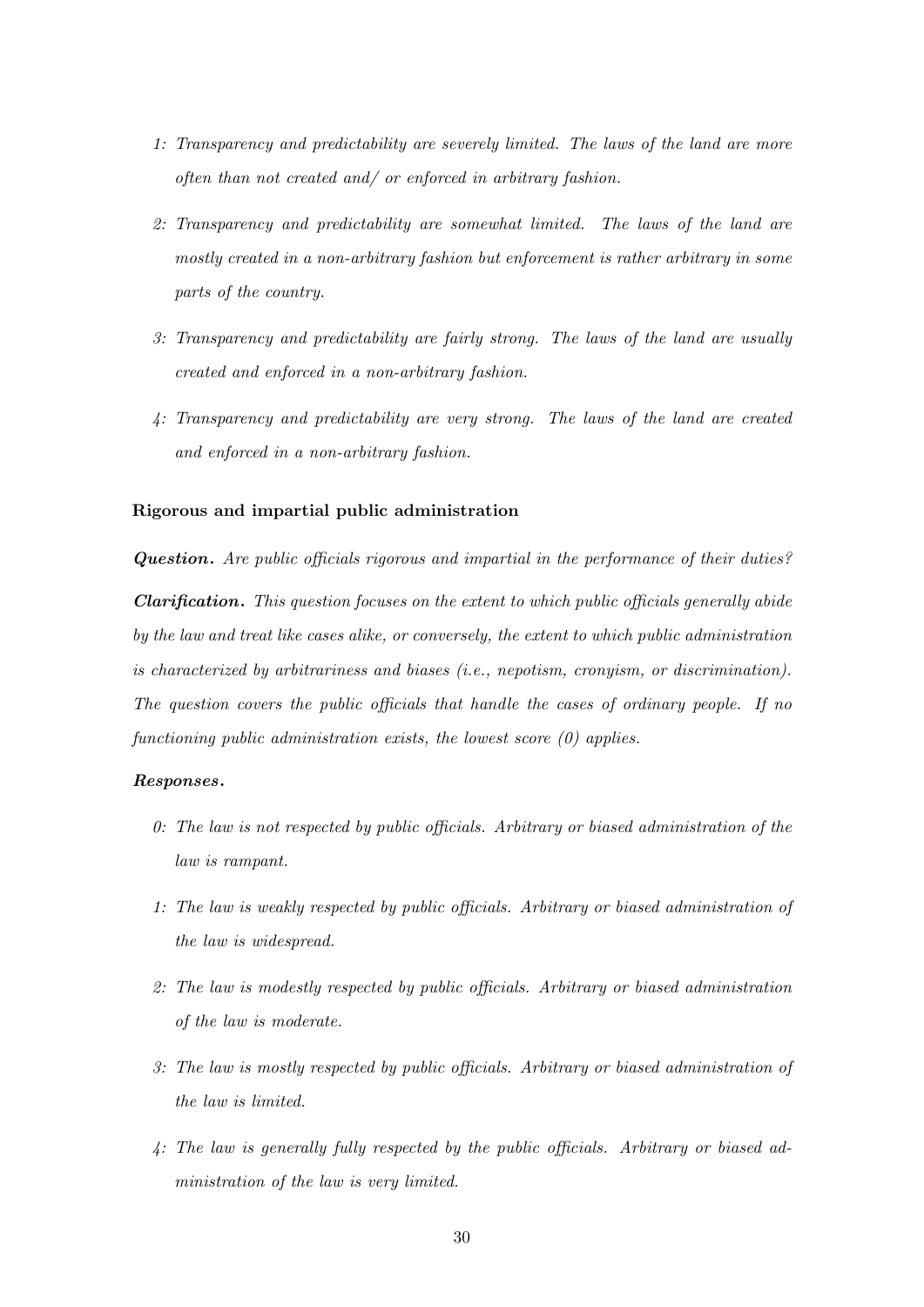## B Additional tables

<span id="page-31-0"></span>

| Caribbean (6)                                                                                                                            |
|------------------------------------------------------------------------------------------------------------------------------------------|
| Barbados, Cuba*, Dominican Republic*, Haiti*, Jamaica, Trinidad and Tobago                                                               |
| Central America (7)                                                                                                                      |
| Costa Rica*, El Salvador*, Guatemala*, Honduras*, Mexico*, Nicaragua*, Panama*                                                           |
| Central Asia (3)                                                                                                                         |
| Kazakhstan, Kyrgyzstan, Tajikistan                                                                                                       |
| Eastern Africa (14)                                                                                                                      |
| Burundi, Ethiopia, Kenya, Madagascar, Malawi, Mauritius, Mozambique, Rwanda, Seychelles, Somalia,<br>Tanzania, Uganda, Zambia, Zimbabwe. |
| Eastern Asia (6)                                                                                                                         |
| China*, Japan*, North Korea, Mongolia, South Korea, Taiwan                                                                               |
| Eastern-Central Europe (8)                                                                                                               |
| Bulgaria*, Czechoslovakia/Czech Republic*, Hungary*, Poland*, Romania*, Soviet Union/Russia*, Slovakia,<br>Ukraine                       |
| Middle Africa (7)                                                                                                                        |
| Angola, Cameroon, Central African Republic, Chad, Democratic Republic of Congo, Republic of Congo,<br>Gabon                              |
| Northern Africa (6)                                                                                                                      |
| Algeria, Egypt <sup>*</sup> , Libya, Morocco, Sudan, Tunisia                                                                             |
| Northern America (2)                                                                                                                     |
| Canada*, United States*                                                                                                                  |
| Northern Europe (10)                                                                                                                     |
| Denmark*, Estonia, Finland*, Iceland*, Ireland*, Latvia, Lithuania, Norway*, Sweden*, United Kingdom*                                    |
| Oceania (4)                                                                                                                              |
| Australia*, Fiji, New Zealand*, Papua New Guinea                                                                                         |
| Southern Africa (5)                                                                                                                      |
| Botswana, Lesotho, Namibia, South Africa*, Swaziland                                                                                     |
| Southern America (11)                                                                                                                    |
| Argentina*, Bolivia*, Brazil*, Chile*, Colombia*, Ecuador*, Guyana, Paraguay*, Peru*, Uruguay*,<br>Venezuela <sup>*</sup>                |
| South-East Asia (9)                                                                                                                      |
| Burma/Myanmar, Cambodia, Indonesia, Laos, Malaysia, Philippines, Singapore, Thailand*, Vietnam                                           |
| Southern Asia (8)                                                                                                                        |
| Afghanistan*, Bangladesh, India, Iran*, Maldives, Nepal*, Pakistan, Sri Lanka                                                            |
| Southern Europe (9)                                                                                                                      |
| Albania*, Croatia, Greece*, Italy*, Malta, Portugal*, Yugoslavia/Serbia*, Slovenia, Spain*                                               |
| Western Africa (14)                                                                                                                      |
| Benin, Burkina Faso, Gambia, Ghana, Guinea, Ivory Coast, Liberia*, Mali, Mauritania, Niger, Nigeria,<br>Senegal, Sierra Leone, Togo      |
| Western Asia (14)                                                                                                                        |
| Armenia, Bahrain, Cyprus, Iraq*, Israel, Jordan, Kuwait, Lebanon, Qatar, Saudi Arabia, Syria, Turkey*,<br>United Arab Emirates, Yemen*   |
| Western Europe (7)                                                                                                                       |
| Austria*, Belgium*, France*, Germany*, Luxembourg*, Netherlands*, Switzerland*                                                           |
| otes: The table lists all countries that are part of our sample. In our analysis, a county is only considered if it                      |

Table B.1 List of countries in main sample (ordered by region).

**Notes:** The table lists all countries that are part of our sample. In our analysis, a county is only considered if it is independent. Countries that meet this condition and for which we have data prior to World War II ar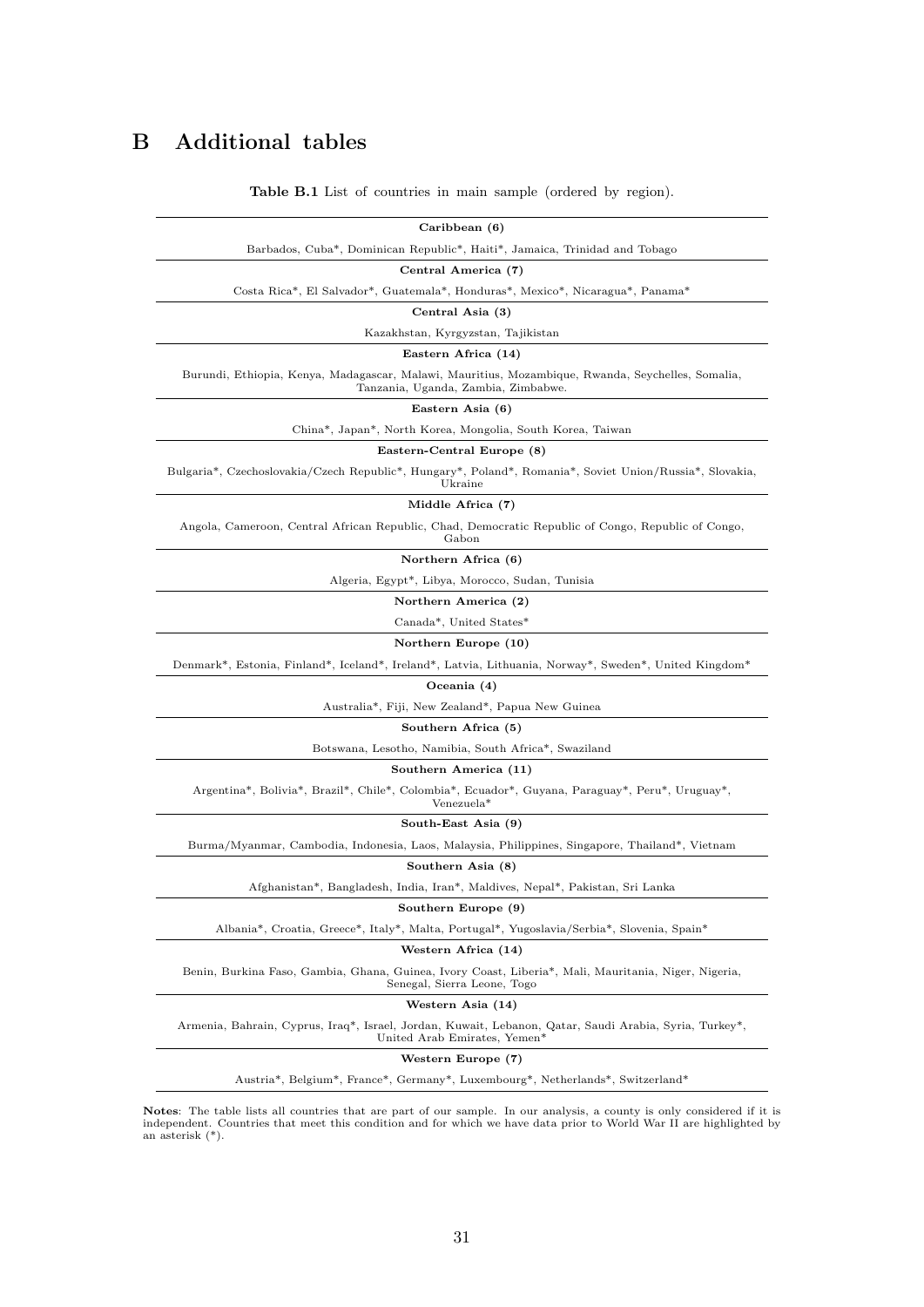|                           | Column 3   | Column 4         | Column 4    | Column 4     |
|---------------------------|------------|------------------|-------------|--------------|
|                           | (1)        | (2)              | (3)         | (4)          |
|                           |            | $\boldsymbol{D}$ | H           | $D \times H$ |
| Democracy (Reg.)          | $0.408***$ | $0.503***$       | $0.668*$    | 0.910        |
|                           | (0.0696)   | (0.0710)         | (0.3784)    | (0.5740)     |
| Human capital $(t-8)$     |            | 0.007            | $0.550***$  | 0.169        |
|                           |            | (0.0208)         | (0.1106)    | (0.2126)     |
| Democracy (Reg.) $\times$ |            | $-0.050***$      | $-0.313***$ | $0.507***$   |
| Human capital $(t-8)$     |            | (0.0165)         | (0.0922)    | (0.1809)     |
| Observations              | 1,995      | 1,995            | 1,995       | 1,995        |
| Countries                 | 150        | 150              | 150         | 150          |
| SaWi (F-stat.)            | 34.26      | 68.40            | 27.54       | 33.85        |

<span id="page-32-0"></span>Table B.2 Democracy, human capital, and economic institutional quality (first-stage estimates).

Notes: The table presents first-stage estimates. For the second-stage estimates, see Columns 3 and 4 of Table [1.](#page-18-0) Standard errors clustered by country are shown in parenthesis. The following notation is used to highlight coefficients that are significantly different from zero: \* $p < .10$ , \* \*  $p < .05$ , \* \* \* $p < .01$ .

|                                | Property<br>rights | Access to<br>justice | Law<br>enforcement | Judiciary<br>independence | Impartial<br>officials |
|--------------------------------|--------------------|----------------------|--------------------|---------------------------|------------------------|
|                                | (1)                | (2)                  | (3)                | (4)                       | (5)                    |
| Democracy                      | $0.256***$         | $0.159***$           | $0.143***$         | $0.154***$                | $0.113***$             |
|                                | (0.0504)           | (0.0406)             | (0.0307)           | (0.0431)                  | (0.0384)               |
| Democracy $\times$             | $0.009*$           | $0.025***$           | $0.010**$          | $0.024***$                | $0.021***$             |
| Human Capital                  | (0.0053)           | (0.0053)             | (0.0046)           | (0.0064)                  | (0.0059)               |
| Observations                   | 1,995              | 1,995                | 1,995              | 1,995                     | 1,995                  |
| Countries                      | 150                | 150                  | 150                | 150                       | 150                    |
| $Sawi$ (F-stat.) – Democracy   | 61.45              | 69.85                | 96.66              | 56.42                     | 98.35                  |
| SaWi $(F-stat.)$ – Human Cap   | 25.69              | 26.75                | 25.94              | 27.32                     | 28.07                  |
| SaWi $(F-stat.)$ – Interaction | 133.99             | 40.90                | 104.79             | 31.43                     | 54.51                  |
| $AR$ (p-value)                 | 0.000              | 0.000                | 0.000              | 0.001                     | 0.000                  |
| $StWr$ (p-value)               | 0.000              | 0.000                | 0.000              | 0.000                     | 0.000                  |

<span id="page-32-1"></span>Table B.3 Democracy, human capital, and economic institutional quality (sub-components)

Notes: The table presents second-stage estimates. The dependent variable are measures of economic institutional quality, ranging from 0 to 1. Besides the reported variables, all regressions include the first lag of the dependent variable, the average years of schooling as measure for human capital, country fixed effects and period fixed effects.<br>The democracy indicator is continuous and ranges from 0 to 1. Standard errors clustered by country are parenthesis. The following notation is used to highlight coefficients that are significantly different from zero: \*p < .10, \*\* p < .05, \*\* \*p < .01.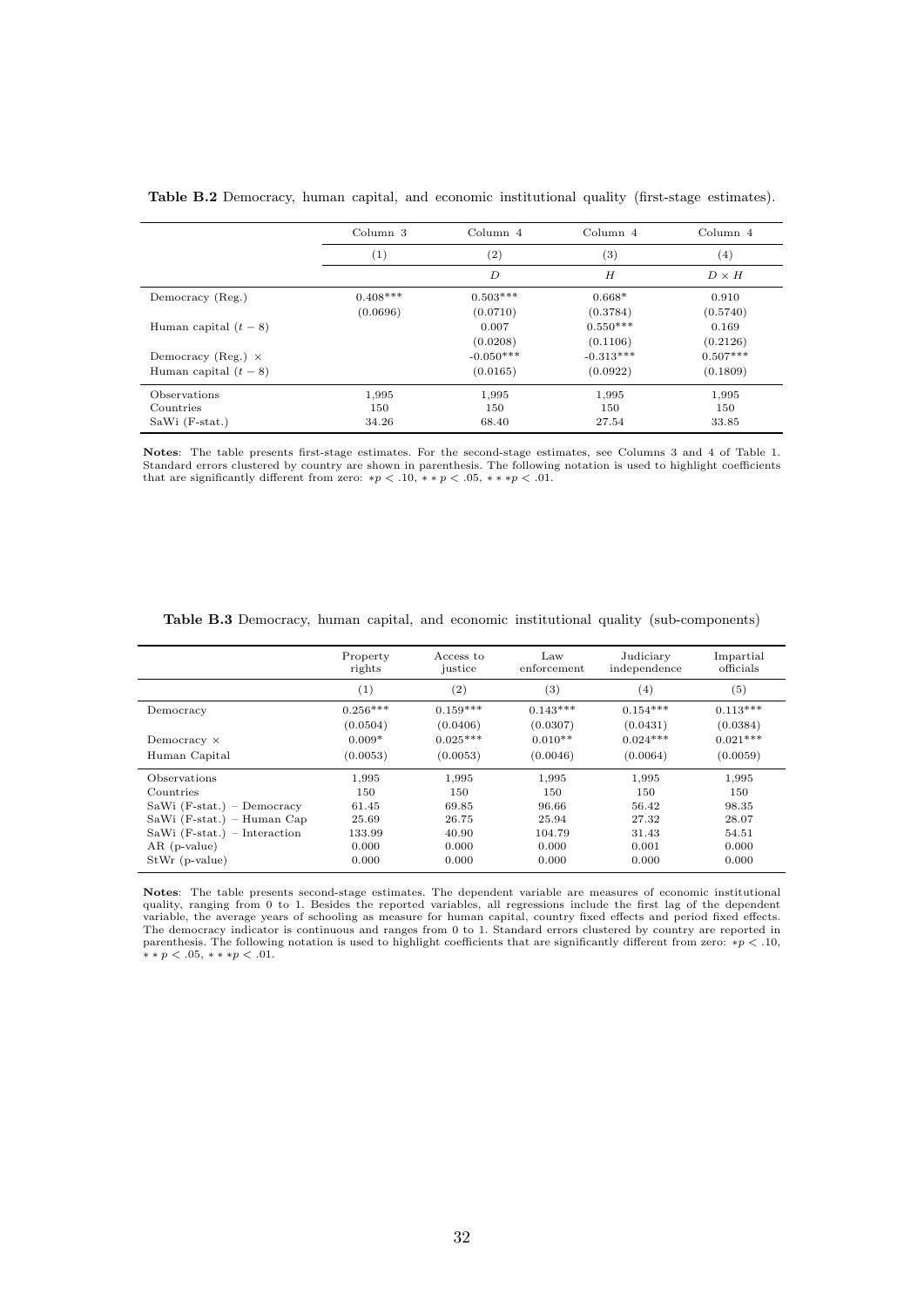|                                |            | Property rights | Access to justice |                  |
|--------------------------------|------------|-----------------|-------------------|------------------|
|                                | Male       | Female          | Male              | Female           |
|                                | (1)        | (2)             | (3)               | $\left(4\right)$ |
| Democracy                      | $0.182***$ | $0.317***$      | $0.175***$        | $0.138***$       |
|                                | (0.0485)   | (0.0589)        | (0.0425)          | (0.0419)         |
| Democracy $\times$             | $0.009*$   | $0.009*$        | $0.025***$        | $0.024***$       |
| Human Capital                  | (0.0052)   | (0.0056)        | (0.0059)          | (0.0050)         |
| Observations                   | 1,955      | 1,955           | 1,955             | 1,955            |
| Countries                      | 150        | 150             | 150               | 150              |
| $Sawi$ (F-stat.) – Democracy   | 73.47      | 52.16           | 65.10             | 78.60            |
| $Sawi$ (F-stat.) – Human Cap   | 25.21      | 25.60           | 26.93             | 26.41            |
| SaWi $(F-stat.)$ – Interaction | 155.10     | 120.62          | 38.60             | 55.51            |
| $AR$ (p-value)                 | 0.002      | 0.000           | 0.000             | 0.000            |
| $StWr$ (p-value)               | 0.000      | 0.000           | 0.000             | 0.000            |

<span id="page-33-0"></span>Table B.4 Democracy, human capital, and economic institutional quality (gender-specific sub-indices).

Notes: The table presents second-stage estimates. The dependent variable are measures of economic institutional quality, ranging from 0 to 1. Besides the reported variables, all regressions include the first lag of the dependent variable, the average years of schooling as measure for human capital, country fixed effects and period fixed effects.<br>The democracy indicator is continuous and ranges from 0 to 1. Standard errors clustered by country are  $* * p < .05, ** p < .01.$ 

|                                | Exclude Africa | Exclude America   | Exclude Asia | Exclude Europe |
|--------------------------------|----------------|-------------------|--------------|----------------|
|                                | (1)            | $\left( 2\right)$ | (3)          | (4)            |
| Democracy                      | $0.202***$     | $0.228***$        | $0.177***$   | $0.134**$      |
|                                | (0.0410)       | (0.0367)          | (0.0279)     | (0.0550)       |
| Democracy $\times$             | $0.025***$     | $0.023***$        | $0.023***$   | $0.021**$      |
| Human Capital                  | (0.0063)       | (0.0044)          | (0.0043)     | (0.0088)       |
| Observations                   | 1,524          | 1,534             | 1,530        | 1,451          |
| Countries                      | 104            | 124               | 111          | 115            |
| SaWi $(F-stat.)$ – Democracy   | 43.49          | 63.86             | 88.80        | 10.79          |
| $Sawi$ (F-stat.) – Human Cap   | 28.71          | 26.19             | 8.99         | 9.41           |
| SaWi $(F-stat.)$ – Interaction | 19.15          | 40.96             | 36.06        | 4.88           |
| $AR$ (p-value)                 | 0.000          | 0.000             | 0.000        | 0.045          |
| $StWr$ (p-value)               | 0.000          | 0.000             | 0.000        | 0.004          |

<span id="page-33-1"></span>Table B.5 Democracy, human capital, and economic institutional quality (sub-samples, part I).

Notes: The table presents second-stage estimates. The dependent variable is a measure of economic institutional<br>quality, ranging from 0 to 1. Besides the reported variables, all regressions include the first lag of the dep parenthesis. The following notation is used to highlight coefficients that are significantly different from zero: ∗p < .10,  $* * p < .05, ** * p < .01.$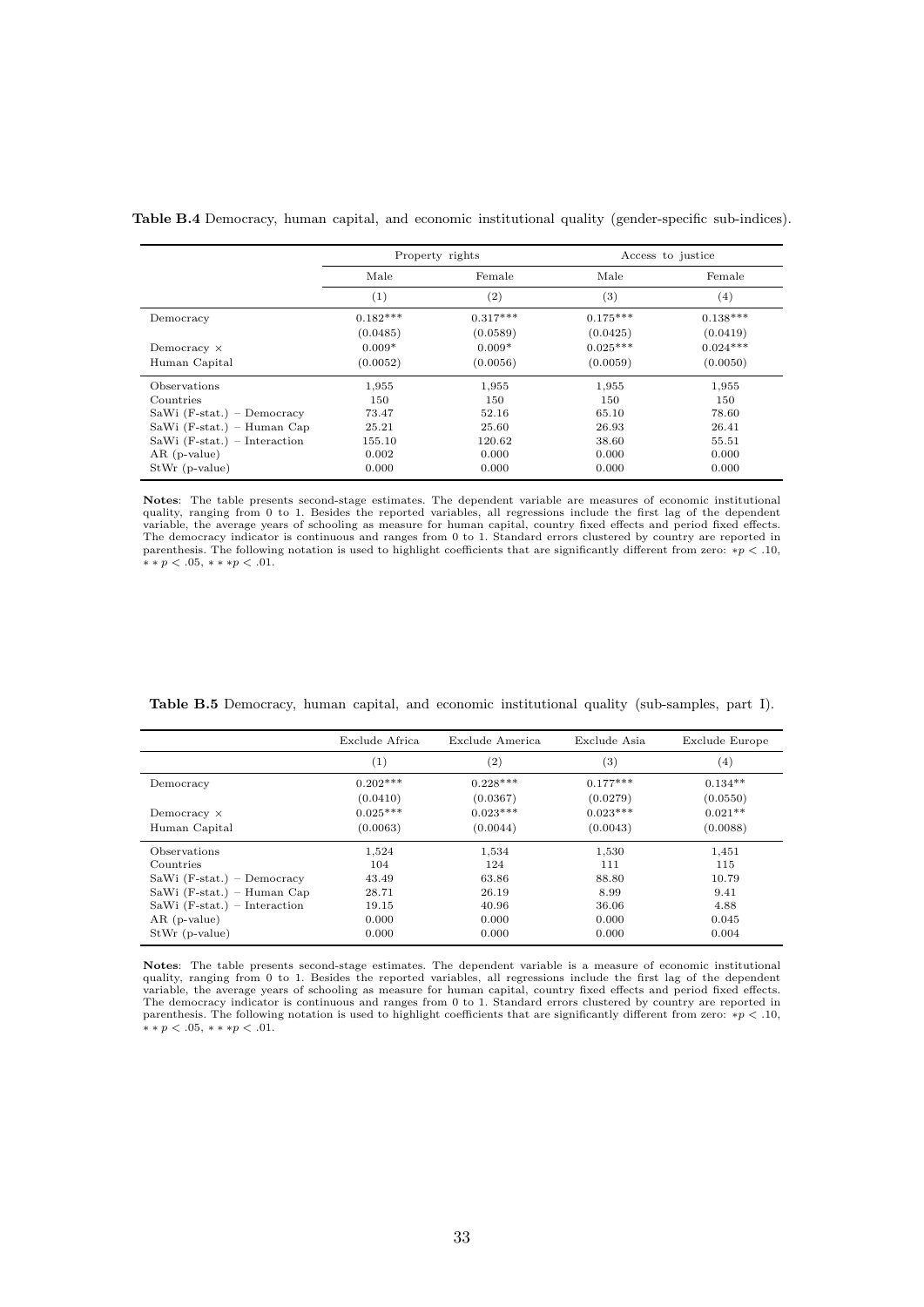|                                | $1970 - 2019$ | $1945 - 2019$ | $1920 - 1989$ |
|--------------------------------|---------------|---------------|---------------|
|                                | (1)           | (2)           | (3)           |
| Democracy                      | $0.177***$    | $0.189***$    | $0.345**$     |
|                                | (0.0619)      | (0.0336)      | (0.1720)      |
| Democracy $\times$             | $0.019**$     | $0.024***$    | $0.028***$    |
| Human Capital                  | (0.0087)      | (0.0050)      | (0.0127)      |
| Observations                   | 1,331         | 1,760         | 1,118         |
| Countries                      | 150           | 150           | 115           |
| SaWi $(F-stat.)$ – Democracy   | 2.51          | 104.83        | 6.83          |
| $Sawi$ (F-stat.) – Human Cap   | 1.36          | 16.80         | 9.99          |
| SaWi $(F-stat.)$ – Interaction | 1.78          | 32.06         | 49.22         |
| $AR$ (p-value)                 | 0.000         | 0.000         | 0.001         |
| $StWr$ (p-value)               | 0.000         | 0.000         | 0.000         |

<span id="page-34-0"></span>Table B.6 Democracy, human capital, and economic institutional quality (sub-samples, part II).

Notes: The table presents second-stage estimates. The dependent variable is a measure of economic institutional<br>quality, ranging from 0 to 1. Besides the reported variables, all regressions include the first lag of the dep variable, the average years of schooling as measure for human capital, country fixed effects and period fixed effects. The democracy indicator is continuous and ranges from 0 to 1. Standard errors clustered by country are reported in parenthesis. The following notation is used to highlight coefficients that are significantly different from zero: ∗p < .10,  $\ast \ast p < .05, \, \ast \ast \ast p < .01.$ 

|                                | Dichotomous ML<br>index | Lexical Index of<br>Elec. Democracy | V-Dem's<br>Polyarchy index | Boix-Miller-<br>Rosato index |
|--------------------------------|-------------------------|-------------------------------------|----------------------------|------------------------------|
|                                | (1)                     | $\left( 2\right)$                   | $^{(3)}$                   | $^{(4)}$                     |
| Democracy                      | $0.130***$              | $0.268***$                          | $0.568***$                 | $0.199***$                   |
|                                | (0.0292)                | (0.0586)                            | (0.0904)                   | (0.0460)                     |
| Democracy $\times$             | $0.024***$              | $0.030***$                          | $0.011*$                   | $0.017***$                   |
| Human Capital                  | (0.0054)                | (0.0075)                            | (0.0059)                   | (0.0054)                     |
| Observations                   | 1,995                   | 1,991                               | 1,988                      | 1,994                        |
| Countries                      | 150                     | 150                                 | 150                        | 150                          |
| SaWi $(F-stat.)$ – Democracy   | 47.21                   | 22.84                               | 33.11                      | 28.66                        |
| SaWi $(F-stat.)$ – Human Cap   | 24.70                   | 30.47                               | 25.84                      | 16.47                        |
| SaWi $(F-stat.)$ – Interaction | 20.21                   | 13.38                               | 117.66                     | 26.29                        |
| $AR$ (p-value)                 | 0.000                   | 0.000                               | 0.000                      | 0.000                        |
| $StWr$ (p-value)               | 0.000                   | 0.000                               | 0.000                      | 0.000                        |

<span id="page-34-1"></span>Table B.7 Democracy, human capital, and economic institutional quality (measure of democracy)

Notes: The table presents second-stage estimates. The dependent variable is a measure of economic institutional quality, ranging from 0 to 1. Besides the reported variables, all regressions include the first lag of the dependent variable, the average years of schooling as measure for human capital, country fixed effects and period fixed effects.<br>All democracy indicators are standardized to the 0-1 interval. Standard errors clustered by country are parenthesis. The following notation is used to highlight coefficients that are significantly different from zero: ∗p < .10,  $* * p < .05, ** p < .01.$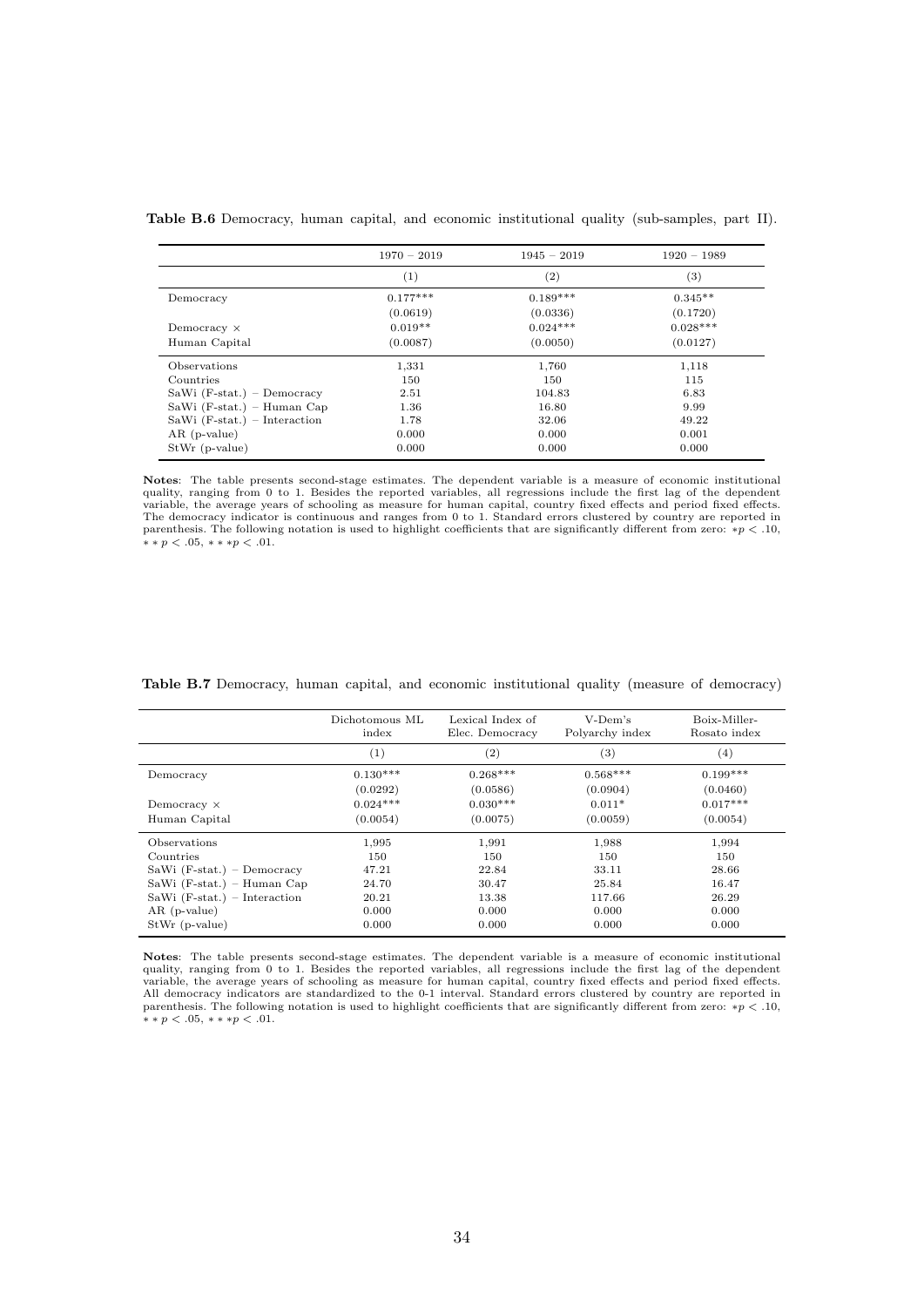|                                | OLS estimates |            | IV estimates |            |
|--------------------------------|---------------|------------|--------------|------------|
|                                | (1)           | (2)        | (3)          | $^{(4)}$   |
| Democracy                      | $0.225***$    | $0.188***$ | $0.351***$   | $0.188***$ |
|                                | (0.0189)      | (0.0226)   | (0.0639)     | (0.0650)   |
| Democracy $\times$             |               | $0.008**$  |              | $0.037**$  |
| Human Capital                  |               | (0.0032)   |              | (0.0149)   |
| Observations                   | 1,720         | 1,720      | 1,720        | 1,720      |
| Countries                      | 134           | 134        | 134          | 134        |
| $Sawi$ (F-stat.) – Democracy   |               | ۰          | 22.92        | 30.87      |
| $Sawi$ (F-stat.) – Human Cap   |               | -          | ٠            | 5.32       |
| SaWi $(F-stat.)$ – Interaction |               |            | ۰            | 9.83       |
| $AR$ (p-value)                 |               |            | 0.000        | 0.000      |
| $StWr$ (p-value)               |               |            | 0.000        | 0.000      |

<span id="page-35-1"></span>Table B.8 Democracy, human capital, and economic institutional quality (additional controls)

Notes: The table presents OLS and second-stage estimates. The dependent variable is a measure of economic institu-<br>tional quality, ranging from 0 to 1. Besides the reported variables, all regressions include the first lag variable, country fixed effects and period fixed effects. We also control for GDP per capita (log), civil conflict, population size (log), educational inequality, and the regional level of economic institutions. In columns 2 and 4, we add the average years of schooling to the model. The democracy measure is continuous and ranges from 0 to 1. Standard<br>errors clustered by country are reported in parenthesis. The following notation is used to highlight coeffi

|                                | OLS estimates |            | IV estimates |            |
|--------------------------------|---------------|------------|--------------|------------|
|                                | (1)           | (2)        | (3)          | (4)        |
| Democracy                      | $0.292***$    | $0.216***$ | $0.388***$   | $0.230***$ |
|                                | (0.0200)      | (0.0180)   | (0.0496)     | (0.0345)   |
| Democracy $\times$             |               | $0.016***$ |              | $0.028***$ |
| Human Capital                  |               | (0.0037)   |              | (0.0047)   |
| <b>Observations</b>            | 980           | 980        | 980          | 980        |
| Countries                      | 150           | 150        | 150          | 150        |
| SaWi $(F-stat.)$ – Democracy   | -             | -          | 38.26        | 99.67      |
| $Sawi$ (F-stat.) – Human Cap   |               |            | ٠            | 27.14      |
| SaWi $(F-stat.)$ – Interaction |               |            | ٠            | 83.49      |
| $AR$ (p-value)                 |               |            | 0.000        | 0.000      |
| $StWr$ (p-value)               |               |            | 0.000        | 0.000      |

<span id="page-35-0"></span>Table B.9 Democracy, human capital, and economic institutional quality (10-year data).

Notes: The table presents OLS and second-stage estimates. The dependent variable is a measure of economic institutional quality, ranging from 0 to 1. Besides the reported variables, all regressions include the first lag of the dependent<br>variable, country fixed effects and period fixed effects. In columns 2 and 4, we also control for schooling. The democracy measure is continuous and ranges from 0 to 1. Standard errors clustered by country are<br>reported in parenthesis. The following notation is used to highlight coefficients that are significantly diffe zero: \* $p < 0.10$ , \*\* $p < 0.05$ , \*\*\* $p < 0.01$ .